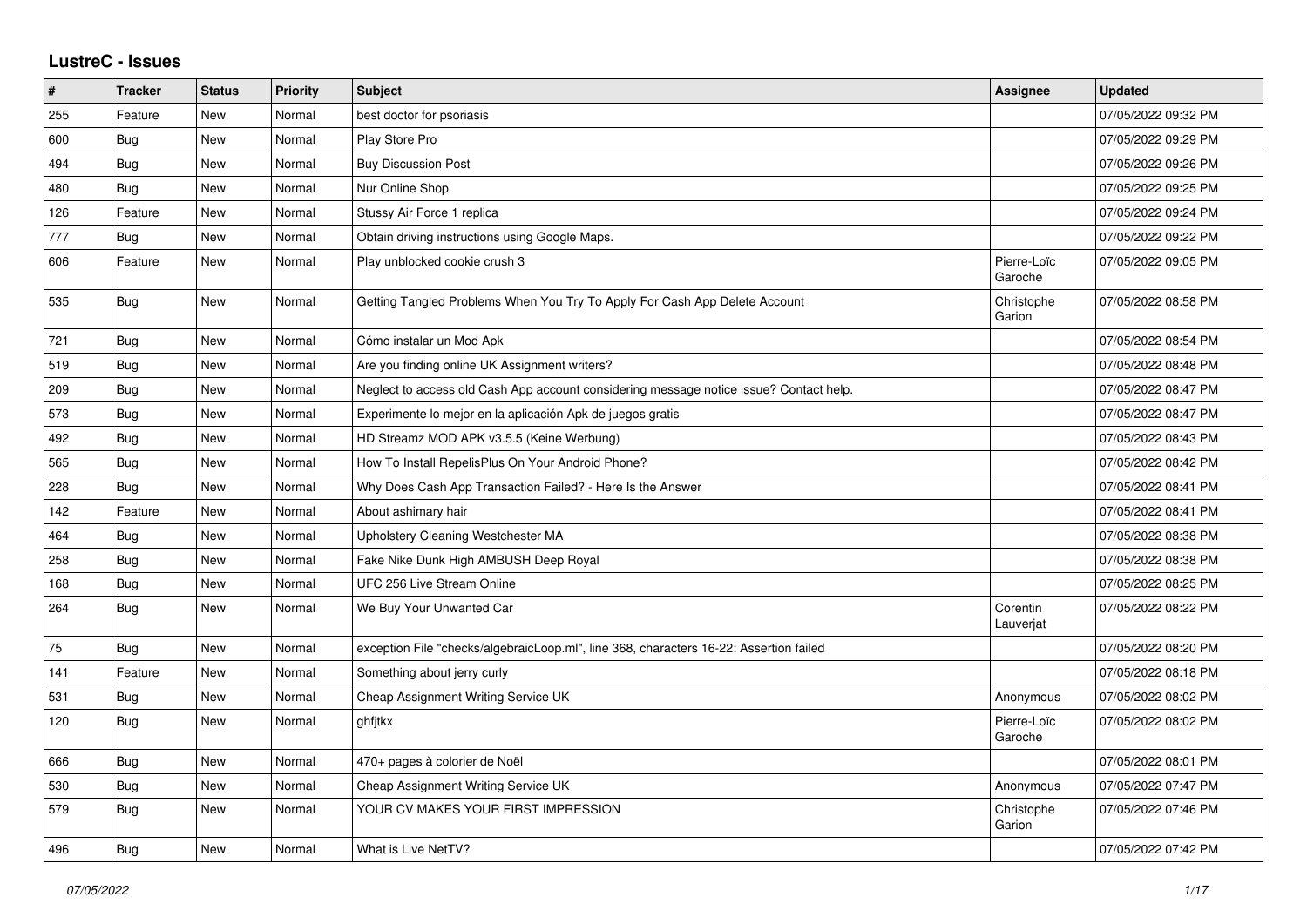| $\vert$ # | <b>Tracker</b> | <b>Status</b> | <b>Priority</b> | <b>Subject</b>                                                                                                                               | Assignee               | <b>Updated</b>      |
|-----------|----------------|---------------|-----------------|----------------------------------------------------------------------------------------------------------------------------------------------|------------------------|---------------------|
| 146       | <b>Bug</b>     | New           | Normal          | bayabais                                                                                                                                     |                        | 07/05/2022 07:41 PM |
| 1077      | <b>Bug</b>     | New           | Normal          | Les excellentes façons d'utiliser ces images                                                                                                 |                        | 07/05/2022 07:34 PM |
| 312       | Bug            | New           | Normal          | Stain Protection Services in Virginia Beach VA                                                                                               |                        | 07/05/2022 07:34 PM |
| 786       | <b>Bug</b>     | New           | Normal          | Best Assignment Help in Australia & UK                                                                                                       |                        | 07/05/2022 07:30 PM |
| 469       | <b>Bug</b>     | New           | Normal          | Germs Removal Westchester MA                                                                                                                 |                        | 07/05/2022 07:23 PM |
| 730       | <b>Bug</b>     | New           | Normal          | Canon IJ Network Tool                                                                                                                        |                        | 07/05/2022 07:20 PM |
| 76        | <b>Bug</b>     | New           | Normal          | Import error: Load error: imported node real_to_int declared in a regular Lustre file. File "include/conv.lusi", line 1,<br>characters 0-64: |                        | 07/05/2022 07:19 PM |
| 499       | Feature        | New           | Normal          | Discover The Premium Features Of Spotify Mod Apk                                                                                             |                        | 07/05/2022 07:18 PM |
| 203       | Bug            | <b>New</b>    | Low             | Airport Taxi Guildford                                                                                                                       | Anonymous              | 07/05/2022 07:16 PM |
| 275       | Bug            | New           | Normal          | Activate Cash App Card With Or Without QR - Step By Step Guide                                                                               | Pierre-Loïc<br>Garoche | 07/05/2022 07:14 PM |
| 498       | Bug            | New           | Normal          | Téléchargeur SoundCloud : SoundCloud en Mp3                                                                                                  | Christophe<br>Garion   | 07/05/2022 07:13 PM |
| 183       | Bug            | New           | Normal          | Nursing Assignment Help Online                                                                                                               |                        | 07/05/2022 07:07 PM |
| 267       | Bug            | New           | Normal          | How To Use Internet Radio Services To Listen To Your Favorite Songs                                                                          |                        | 07/05/2022 07:00 PM |
| 534       | <b>Bug</b>     | New           | Normal          | Know how to initiate cash app refund by contacting the technical team                                                                        | Pierre-Loïc<br>Garoche | 07/05/2022 06:56 PM |
| 92        | Bug            | New           | High            | expression should have been normalized in EMF backend                                                                                        | Pierre-Loïc<br>Garoche | 07/05/2022 06:51 PM |
| 196       | Bug            | New           | Normal          | Homoeobazaar For Homeopathy Medicines                                                                                                        |                        | 07/05/2022 06:45 PM |
| 169       | <b>Bug</b>     | New           | Normal          | CV Maker - UAE CV Writing Agency                                                                                                             |                        | 07/05/2022 06:43 PM |
| 528       | <b>Bug</b>     | New           | Normal          | Korean Mag                                                                                                                                   |                        | 07/05/2022 06:42 PM |
| 205       | Bug            | New           | Low             | Mens Designer Glasses                                                                                                                        |                        | 07/05/2022 06:36 PM |
| 317       | <b>Bug</b>     | New           | Normal          | Eco/Green Cleaning Services in Virginia Beach VA                                                                                             |                        | 07/05/2022 06:33 PM |
| 284       | Bug            | New           | Normal          | All About Cash App Transfer Fail Problems                                                                                                    |                        | 07/05/2022 06:21 PM |
| 250       | Bug            | New           | Normal          | Reviews of phone ringtones                                                                                                                   |                        | 07/05/2022 06:21 PM |
| 682       | <b>Bug</b>     | New           | Normal          | Does Facebook customer service live chat allow to speak with someone?                                                                        |                        | 07/05/2022 06:09 PM |
| 609       | <b>Bug</b>     | New           | High            | Online Trusted Medicine Store in US for Health - Genericmedsupply                                                                            |                        | 07/05/2022 06:05 PM |
| 74        | Bug            | New           | Normal          | const is not supported inside contract                                                                                                       | Pierre-Loïc<br>Garoche | 07/05/2022 06:01 PM |
| 128       | Bug            | New           | Normal          | dfgbd                                                                                                                                        |                        | 07/05/2022 05:58 PM |
| 257       | <b>Bug</b>     | New           | Normal          | Best latte machines                                                                                                                          |                        | 07/05/2022 05:56 PM |
| 493       | Feature        | New           | High            | chainsaw dance                                                                                                                               |                        | 07/05/2022 05:48 PM |
| 696       | <b>Bug</b>     | New           | Normal          | How to Install the TuMangaOnline App                                                                                                         |                        | 07/05/2022 05:37 PM |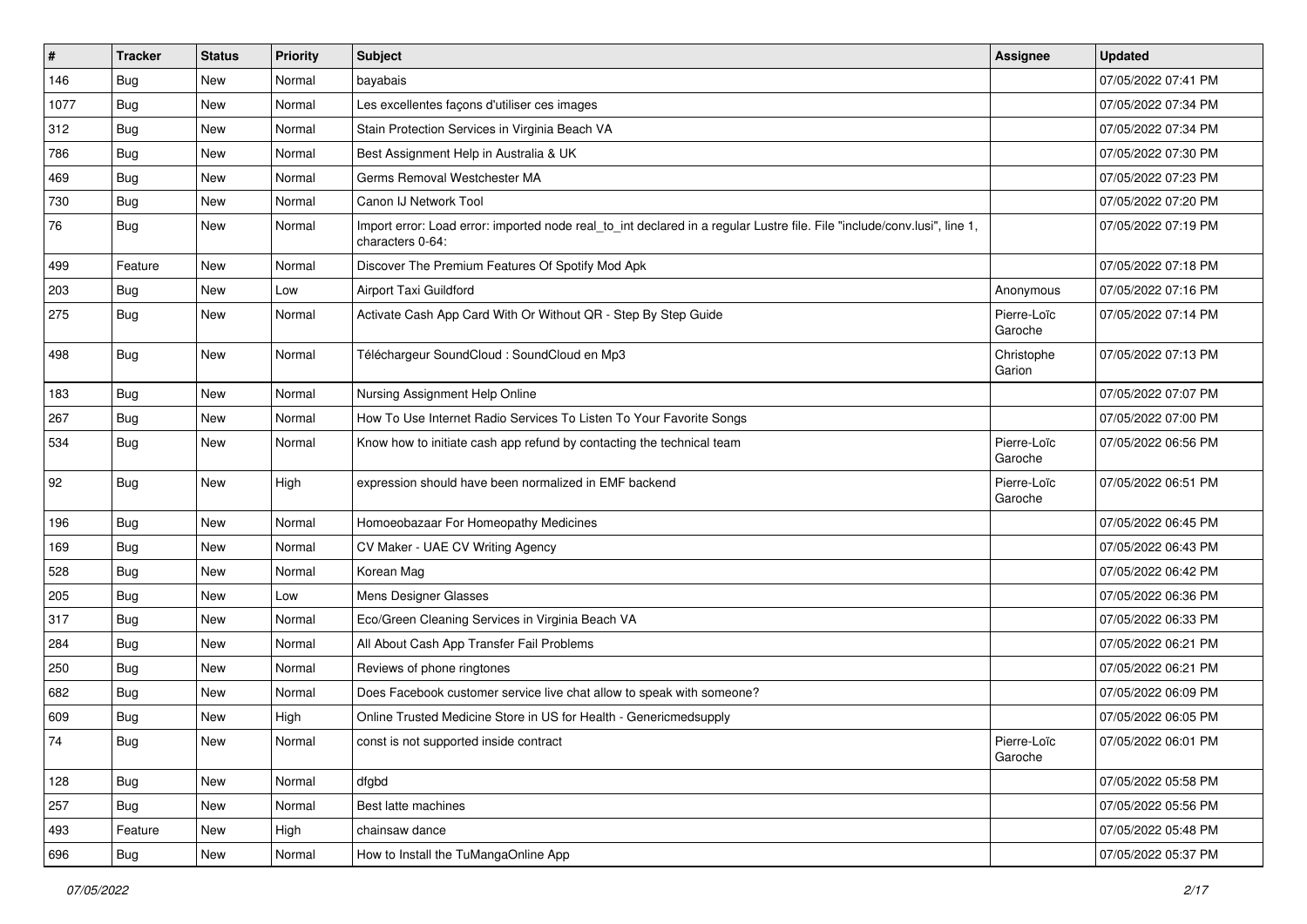| $\vert$ # | <b>Tracker</b> | <b>Status</b> | <b>Priority</b> | <b>Subject</b>                                                              | Assignee               | <b>Updated</b>      |
|-----------|----------------|---------------|-----------------|-----------------------------------------------------------------------------|------------------------|---------------------|
| 569       | <b>Bug</b>     | <b>New</b>    | Normal          | What is the incoming and outgoing mail server for Outlook IMAP settings?    | Pierre-Loïc<br>Garoche | 07/05/2022 05:35 PM |
| 694       | Bug            | New           | Normal          | How to Get Guidance On How To Cash App Withdrawal Limit?                    | Christophe<br>Garion   | 07/05/2022 05:32 PM |
| 508       | Bug            | New           | Normal          | hire a professional dissertation help                                       |                        | 07/05/2022 05:15 PM |
| 668       | Bug            | New           | Normal          | Get to know Cash App Refund Process here                                    |                        | 07/05/2022 05:09 PM |
| 488       | <b>Bug</b>     | New           | Normal          | Quick solution to solve cash app dispute by the technical team              |                        | 07/05/2022 05:04 PM |
| 586       | <b>Bug</b>     | <b>New</b>    | Normal          | Best Modifications For Your Mobile Phone                                    |                        | 07/05/2022 04:56 PM |
| 968       | Feature        | New           | Normal          | watch nfl online free live streaming                                        |                        | 07/05/2022 04:47 PM |
| 155       | <b>Bug</b>     | New           | Normal          | Cant access my cash app account                                             | Pierre-Loïc<br>Garoche | 07/05/2022 04:42 PM |
| 963       | Feature        | <b>New</b>    | Normal          | Why I am not getting cool cash app card designs- call experts               |                        | 07/05/2022 04:36 PM |
| 219       | Bug            | New           | Normal          | Free Ringtones for Cell Phones.                                             |                        | 07/05/2022 04:20 PM |
| 524       | Bug            | New           | Normal          | How Does Google Account Recovery Work If Your Account Is Hacked?            |                        | 07/05/2022 04:20 PM |
| 797       | <b>Bug</b>     | <b>New</b>    | Normal          | Psychedelic                                                                 | Christophe<br>Garion   | 07/05/2022 04:15 PM |
| 188       | <b>Bug</b>     | <b>New</b>    | Normal          | Why are university students buying assignments online?                      | Pierre-Loïc<br>Garoche | 07/05/2022 04:07 PM |
| 197       | <b>Bug</b>     | <b>New</b>    | Normal          | SBL JABORANDI PLUS HAIR OIL - COMPLETE SCALP CARE (100ML)                   |                        | 07/05/2022 03:47 PM |
| 979       | <b>Bug</b>     | New           | Normal          | Free Gas Cards for the Unemployed                                           |                        | 07/05/2022 03:45 PM |
| 477       | Bug            | New           | Normal          | What Does Online Coupon Mean?                                               |                        | 07/05/2022 03:41 PM |
| 697       | <b>Bug</b>     | New           | Normal          | How to Descargar Pura TV For Android                                        |                        | 07/05/2022 03:29 PM |
| 491       | Feature        | New           | Normal          | Automatically download and paste Reddit wallpapers into Windows             |                        | 07/05/2022 03:29 PM |
| 244       | <b>Bug</b>     | New           | Normal          | Quels sont les avantages des stations de radio en ligne.                    |                        | 07/05/2022 03:25 PM |
| 505       | Bug            | New           | Normal          | www.trendmicro.com/activate                                                 |                        | 07/05/2022 03:23 PM |
| 517       | Bug            | New           | Normal          | Proficient tips to take help of cash app support professionals:             |                        | 07/05/2022 03:18 PM |
| 190       | <b>Bug</b>     | New           | Normal          | All About Cash App Transfer Fail Problems                                   |                        | 07/05/2022 03:17 PM |
| 591       | Bug            | <b>New</b>    | Normal          | How To Find Facebook Modifications For Your Spotify Premium Apk?            |                        | 07/05/2022 03:13 PM |
| 292       | <b>Bug</b>     | New           | Normal          | Venmo to Cash App Transfer Of Money- Explore Here                           |                        | 07/05/2022 03:07 PM |
| 536       | Bug            | New           | Normal          | How to check the balance on the cash app card                               | Hamza<br>Bourbouh      | 07/05/2022 03:05 PM |
| 211       | <b>Bug</b>     | New           | Normal          | Problem in Cash App rebate? Call Cash App customer service number for help. |                        | 07/05/2022 02:49 PM |
| 567       | Bug            | New           | Normal          | Singapore assignment help                                                   |                        | 07/05/2022 02:47 PM |
| 281       | Feature        | New           | Normal          | what are the types of Ringtones?                                            | Anonymous              | 07/05/2022 02:45 PM |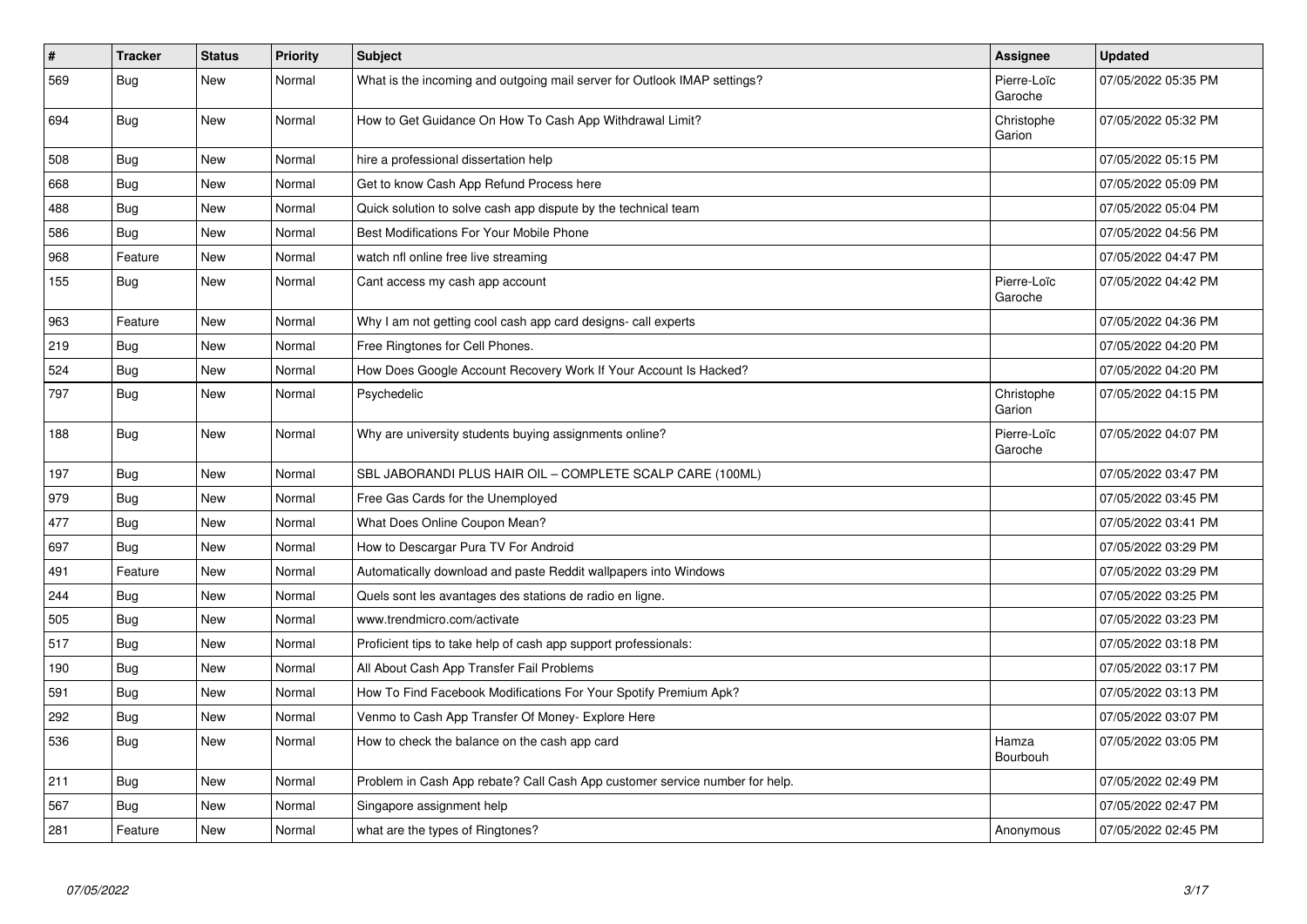| $\vert$ # | <b>Tracker</b> | <b>Status</b> | Priority | <b>Subject</b>                                                                                     | <b>Assignee</b>        | <b>Updated</b>      |
|-----------|----------------|---------------|----------|----------------------------------------------------------------------------------------------------|------------------------|---------------------|
| 955       | <b>Bug</b>     | New           | Normal   | How Long Does Verification Take On Cash App If You Apply For The Verification?                     | Christophe<br>Garion   | 07/05/2022 02:41 PM |
| 234       | <b>Bug</b>     | <b>New</b>    | Normal   | My Personal Experience With the College Writing Services                                           |                        | 07/05/2022 02:40 PM |
| 703       | Bug            | New           | Normal   | For real-time help, dial Facebook customer service number                                          |                        | 07/05/2022 02:40 PM |
| 574       | <b>Bug</b>     | New           | Normal   | How to fix the Epson printer offline issue due to a wired connection?                              |                        | 07/05/2022 02:39 PM |
| 901       | Feature        | New           | Normal   | good game ever                                                                                     |                        | 07/05/2022 02:31 PM |
| 647       | Feature        | New           | Normal   | <b>Cranberry Health Benefits</b>                                                                   |                        | 07/05/2022 02:29 PM |
| 690       | <b>Bug</b>     | New           | Normal   | campervan hire                                                                                     |                        | 07/05/2022 02:00 PM |
| 333       | <b>Bug</b>     | New           | Normal   | Mold Removal Services in Norfolk VA                                                                |                        | 07/05/2022 01:59 PM |
| 501       | <b>Bug</b>     | New           | Normal   | How Do I Annihilate Cash App Transfer Failed Problems Effectively                                  | Pierre-Loïc<br>Garoche | 07/05/2022 01:54 PM |
| 822       | <b>Bug</b>     | New           | Normal   | Dowload Your Boyfriend Game                                                                        |                        | 07/05/2022 01:51 PM |
| 789       | Bug            | New           | Normal   | Full version                                                                                       |                        | 07/05/2022 01:51 PM |
| 724       | <b>Bug</b>     | New           | Normal   | Dial Chime Customer support number for a quick response                                            |                        | 07/05/2022 01:50 PM |
| 500       | <b>Bug</b>     | New           | Normal   | Simply contact the technical team, to find the solution to cash app refund problems.               | Pierre-Loïc<br>Garoche | 07/05/2022 01:50 PM |
| 486       | Bug            | New           | Low      | <b>HP Wireless Printer Setup</b>                                                                   | Anonymous              | 07/05/2022 01:48 PM |
| 514       | <b>Bug</b>     | New           | Normal   | Trans-Caribbean                                                                                    |                        | 07/05/2022 01:45 PM |
| 88        | Bug            | New           | Normal   | kind2 output: When for node arguments                                                              | Pierre-Loïc<br>Garoche | 07/05/2022 01:40 PM |
| 513       | Bug            | New           | Normal   | Unlock cash app account using the easy steps:                                                      | Anonymous              | 07/05/2022 01:30 PM |
| 723       | Bug            | New           | High     | The best horror game in 2021                                                                       | Christophe<br>Garion   | 07/05/2022 01:21 PM |
| 253       | Bug            | New           | Normal   | Florence Lawrence                                                                                  |                        | 07/05/2022 01:16 PM |
| 525       | Bug            | New           | Normal   | If you don't have a QR code: How to activate cash app card in app                                  |                        | 07/05/2022 01:10 PM |
| 217       | <b>Bug</b>     | New           | Normal   | How this service matter most?                                                                      |                        | 07/05/2022 01:09 PM |
| 487       | <b>Bug</b>     | New           | Normal   | Cheap Fake Dunks                                                                                   |                        | 07/05/2022 12:59 PM |
| 523       | <b>Bug</b>     | New           | Normal   | What Is The Right Google Account Recovery Aid To Regain Account Access?                            | Pierre-Loïc<br>Garoche | 07/05/2022 12:53 PM |
| 1145      | <b>Bug</b>     | New           | Normal   | IHG Is Extending Its Already Impressive Roster with a New Luxury Collection of Independent Hotels? |                        | 07/05/2022 12:50 PM |
| 582       | <b>Bug</b>     | New           | Normal   | Cash App Won't Let Me Send Money If There Is A Low Balance Available                               | Pierre-Loïc<br>Garoche | 07/05/2022 12:48 PM |
| 164       | <b>Bug</b>     | New           | Normal   | dfgbd                                                                                              |                        | 07/05/2022 12:47 PM |
| 347       | <b>Bug</b>     | New           | Normal   | Eco/Green Cleaning Services in Chesapeake VA                                                       |                        | 07/05/2022 12:46 PM |
| 685       | <b>Bug</b>     | New           | Low      | youtube thumbnail downloader                                                                       | Pierre-Loïc<br>Garoche | 07/05/2022 12:45 PM |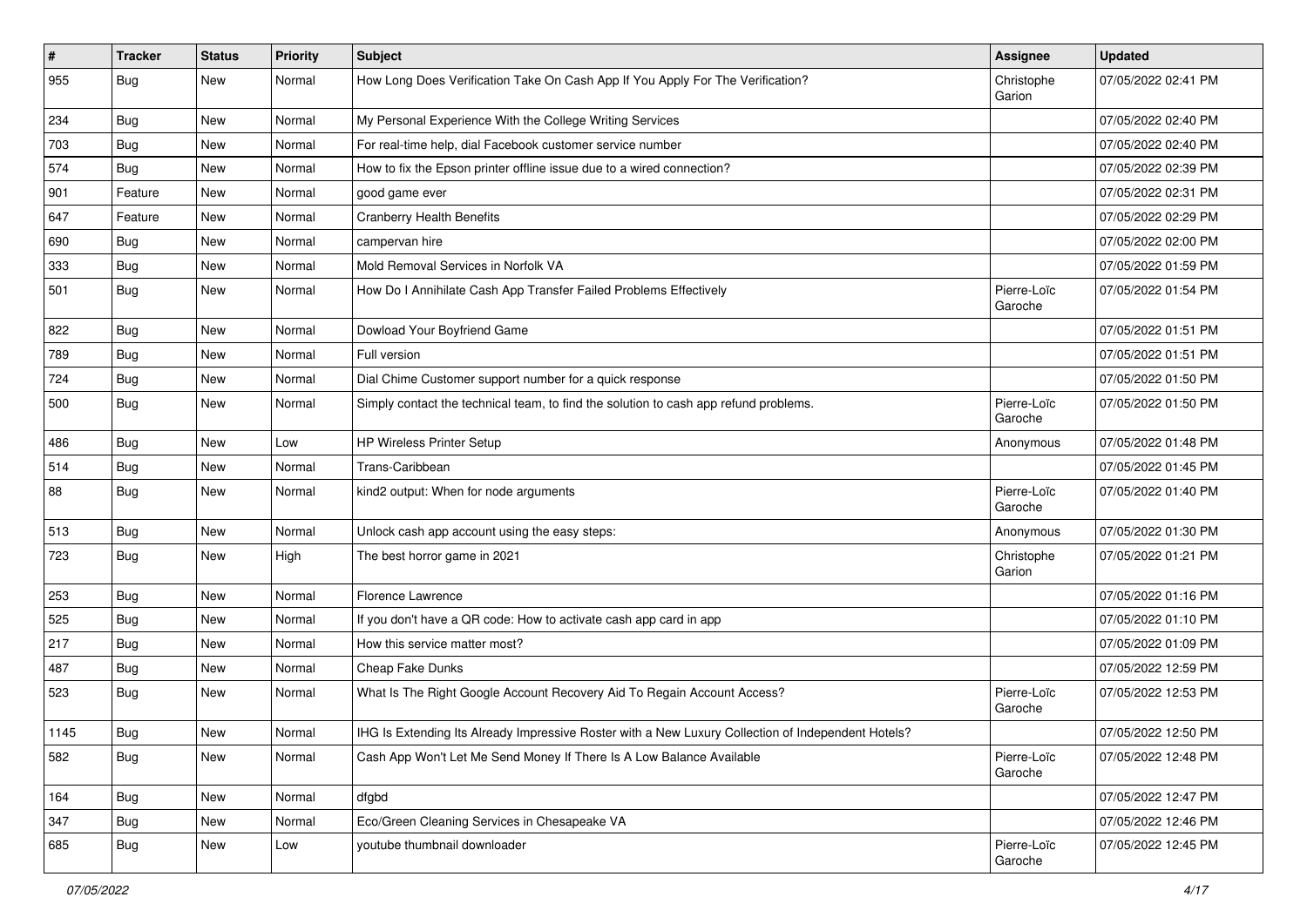| $\sharp$ | <b>Tracker</b> | <b>Status</b> | <b>Priority</b> | Subject                                                                    | <b>Assignee</b>        | <b>Updated</b>      |
|----------|----------------|---------------|-----------------|----------------------------------------------------------------------------|------------------------|---------------------|
| 261      | <b>Bug</b>     | New           | Normal          | Ringtone Downloads - Easy Ways Come Up With Your Own Ringtones             |                        | 07/05/2022 12:41 PM |
| 503      | <b>Bug</b>     | New           | Normal          | Youtube Premium Apk free download for Android                              |                        | 07/05/2022 12:33 PM |
| 658      | Bug            | New           | Normal          | Watermelon Nutrition Facts And Health Benefits                             |                        | 07/05/2022 12:28 PM |
| 594      | Feature        | New           | Normal          | How does research proposal help online make it easy for me?                |                        | 07/05/2022 12:20 PM |
| 380      | Bug            | New           | Normal          | Moving Services in McLean VA                                               |                        | 07/05/2022 12:15 PM |
| 662      | <b>Bug</b>     | New           | Normal          | Oreo TV Download - The Easiest Way to Watch Live TV                        |                        | 07/05/2022 12:10 PM |
| 651      | Bug            | New           | Normal          | Salmon Health Benefits                                                     |                        | 07/05/2022 12:09 PM |
| 457      | <b>Bug</b>     | New           | Normal          | Carpet Cleaning Medford MA                                                 |                        | 07/05/2022 12:06 PM |
| 767      | Bug            | New           | Normal          | apkmod                                                                     |                        | 07/05/2022 11:57 AM |
| 481      | Bug            | New           | Normal          | Nur Online Shop                                                            |                        | 07/05/2022 11:49 AM |
| 556      | <b>Bug</b>     | New           | Normal          | Play Game Mod Apk With Your Friends                                        |                        | 07/05/2022 11:45 AM |
| 1104     | Bug            | New           | Normal          | Idle game fix bug                                                          |                        | 07/05/2022 11:42 AM |
| 577      | Bug            | New           | Normal          | Follow these easy steps to make Admiral Casino Login                       |                        | 07/05/2022 11:31 AM |
| 661      | <b>Bug</b>     | New           | Normal          | Turbo VPN MOD APK Download                                                 |                        | 07/05/2022 11:24 AM |
| 761      | <b>Bug</b>     | New           | Normal          | What is it about basketball that makes it so popular in the United States? | Corentin<br>Lauverjat  | 07/05/2022 11:09 AM |
| 237      | Feature        | <b>New</b>    | Normal          | HP Printer Assistant Software   Download & Install HP Assistant            |                        | 07/05/2022 11:07 AM |
| 532      | Bug            | New           | Normal          | My Assignment Help                                                         |                        | 07/05/2022 11:04 AM |
| 506      | <b>Bug</b>     | New           | Normal          | www.trendmicro.com/activate                                                |                        | 07/05/2022 11:03 AM |
| 649      | Feature        | New           | Normal          | Pear Health Benefits                                                       |                        | 07/05/2022 11:03 AM |
| 941      | Bug            | New           | Normal          | is Disney Now and Disney Plus different?                                   |                        | 07/05/2022 11:02 AM |
| 820      | <b>Bug</b>     | New           | Normal          | Metal Slug Apk para Android                                                |                        | 07/05/2022 10:50 AM |
| 278      | Bug            | New           | Normal          | Cash App Help & Solutions - Here You Will Get Better Assistance            |                        | 07/05/2022 10:47 AM |
| 482      | Bug            | New           | Normal          | <b>Text Window</b>                                                         |                        | 07/05/2022 10:45 AM |
| 282      | Bug            | New           | Normal          | Activate Cash App Card: Learn Simple Steps & Fix Errors                    |                        | 07/05/2022 10:17 AM |
| 794      | Feature        | New           | Normal          | Safe place to buy fifa coins                                               |                        | 07/05/2022 10:14 AM |
| 495      | <b>Bug</b>     | New           | Normal          | Twitch Clip Downloader Download Twitch Clips Online 2021                   |                        | 07/05/2022 10:12 AM |
| 181      | <b>Bug</b>     | New           | Normal          | <b>Healthcare Custom Writing Services</b>                                  |                        | 07/05/2022 10:07 AM |
| 489      | <b>Bug</b>     | New           | Normal          | Get cash app refund instantly if sent to the wrong person                  |                        | 07/05/2022 10:05 AM |
| 180      | Feature        | New           | Normal          | homoeobazaar                                                               |                        | 07/05/2022 09:59 AM |
| 615      | Bug            | New           | Normal          | CheapestMedsShop   100% Safe Medicines Online in USA UK & AUS.             |                        | 07/05/2022 09:58 AM |
| 671      | <b>Bug</b>     | New           | Normal          | Hot games                                                                  | Pierre-Loïc<br>Garoche | 07/05/2022 09:58 AM |
| 537      | <b>Bug</b>     | New           | Normal          | Get tech assistance with customer support on ATT Yahoo email login issue.  |                        | 07/05/2022 09:54 AM |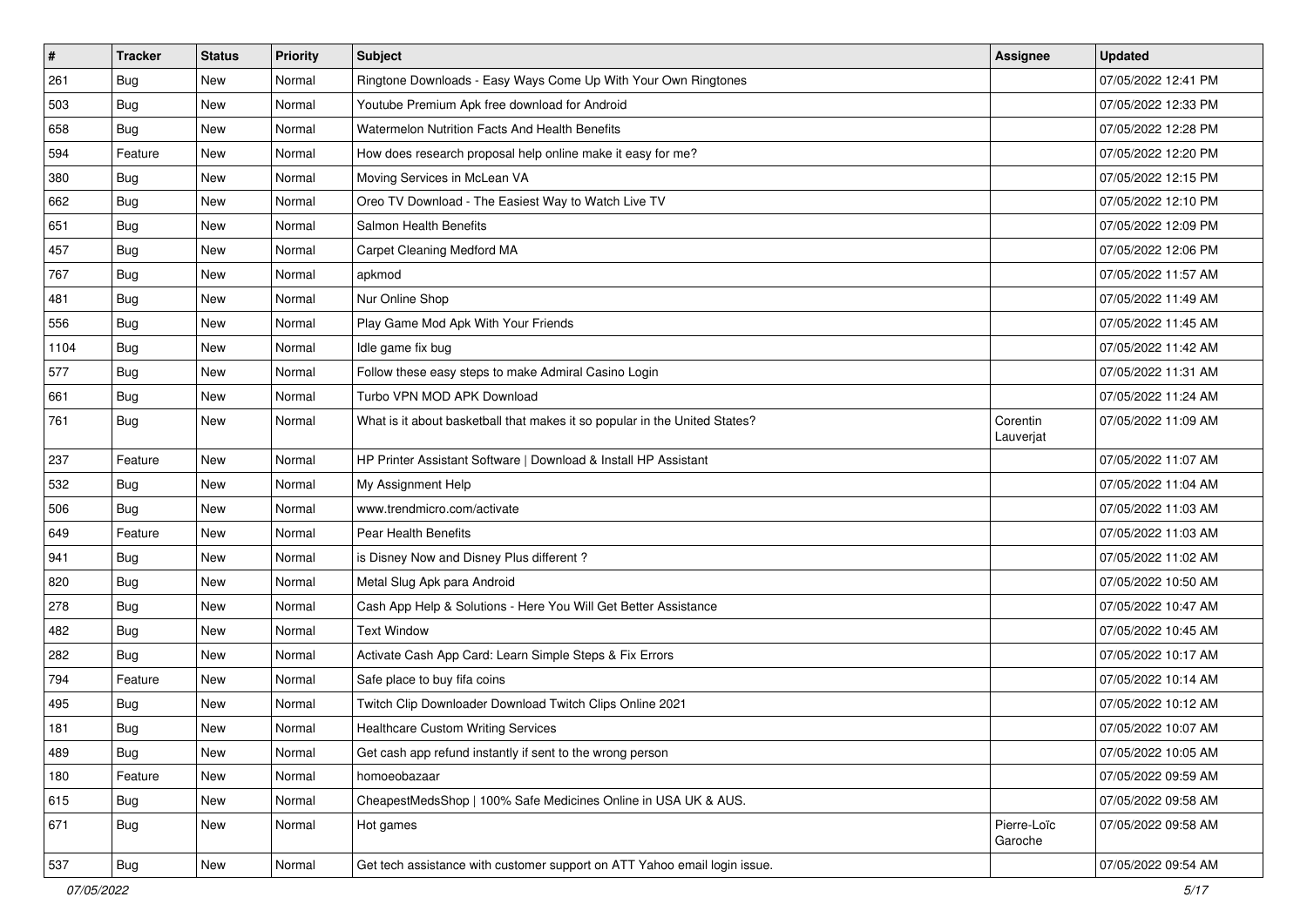| $\vert$ # | <b>Tracker</b> | <b>Status</b> | <b>Priority</b> | Subject                                                                                                 | Assignee               | <b>Updated</b>      |
|-----------|----------------|---------------|-----------------|---------------------------------------------------------------------------------------------------------|------------------------|---------------------|
| 139       | Bug            | <b>New</b>    | Normal          | relseo                                                                                                  |                        | 07/05/2022 09:42 AM |
| 520       | Bug            | <b>New</b>    | Normal          | What Is The Major Role Of Cash.app/Help and Support Page?                                               |                        | 07/05/2022 09:33 AM |
| 246       | Bug            | New           | Normal          | The Beast App                                                                                           |                        | 07/05/2022 09:33 AM |
| 510       | Feature        | <b>New</b>    | Normal          | Fashion                                                                                                 | Anonymous              | 07/05/2022 09:33 AM |
| 157       | Bug            | New           | Normal          | Forget cash app pin                                                                                     |                        | 07/05/2022 09:29 AM |
| 119       | <b>Bug</b>     | <b>New</b>    | Normal          | klhjigyu                                                                                                |                        | 07/05/2022 09:23 AM |
| 825       | <b>Bug</b>     | <b>New</b>    | Normal          | Lucky Patcher Download                                                                                  |                        | 07/05/2022 09:19 AM |
| 771       | <b>Bug</b>     | <b>New</b>    | Normal          | united airlines baggage policy                                                                          |                        | 07/05/2022 09:19 AM |
| 400       | Bug            | New           | Normal          | Office Moving Services in Potomac MD                                                                    |                        | 07/05/2022 09:18 AM |
| 568       | <b>Bug</b>     | <b>New</b>    | Normal          | Instale a versão mais recente do YouTube Premium                                                        |                        | 07/05/2022 09:14 AM |
| 1114      | <b>Bug</b>     | New           | Normal          | To control the car, all you must do is click to go left or right and release the button to go straight. |                        | 07/05/2022 09:01 AM |
| 271       | Feature        | <b>New</b>    | Normal          | Fashion                                                                                                 |                        | 07/05/2022 08:55 AM |
| 515       | Bug            | New           | Normal          | Fragment Nike Dunk High Tokyo Fake                                                                      |                        | 07/05/2022 08:55 AM |
| 115       | <b>Bug</b>     | <b>New</b>    | Normal          | <b>NFL LIVE STREAM</b>                                                                                  |                        | 07/05/2022 08:46 AM |
| 699       | Bug            | New           | Normal          | Would you be able to utilize Cash App Twitch?                                                           |                        | 07/05/2022 08:42 AM |
| 960       | Feature        | New           | Normal          | Zooming Instagram Picture In Full HD                                                                    | Pierre-Loïc<br>Garoche | 07/05/2022 08:36 AM |
| 1120      | Bug            | New           | Normal          | Summary of 5 best coloring apps on phones                                                               |                        | 07/05/2022 08:31 AM |
| 722       | Bug            | New           | Normal          | Vergrößern Sie Instagram-Fotos mit instazoom                                                            | Christophe<br>Garion   | 07/05/2022 08:23 AM |
| 460       | Bug            | New           | Normal          | Floor Cleaning Medford MA                                                                               |                        | 07/05/2022 08:19 AM |
| 279       | Bug            | New           | High            | What is an essential feature of an internal communications app?                                         |                        | 07/05/2022 08:16 AM |
| 484       | Bug            | New           | Normal          | UK best essay writing service                                                                           |                        | 07/05/2022 08:08 AM |
| 1144      | Bug            | <b>New</b>    | Normal          | <b>Tour Packages</b>                                                                                    |                        | 07/05/2022 07:55 AM |
| 709       | Bug            | New           | Normal          | How To Load Cash App Card At Walmart Without Having To Face Any Hassle?                                 |                        | 07/05/2022 07:45 AM |
| 613       | <b>Bug</b>     | New           | Normal          | Buy Aspadol 100mg Tab Online in US, UK, AU   Erospharmacy                                               |                        | 07/05/2022 07:31 AM |
| 194       | <b>Bug</b>     | New           | Normal          | lace closure wigs                                                                                       |                        | 07/05/2022 07:30 AM |
| 741       | Bug            | New           | Normal          | <b>Blockchain Technology Solutions</b>                                                                  |                        | 07/05/2022 07:25 AM |
| 143       | Bug            | New           | Normal          | Bob lace front wigs                                                                                     |                        | 07/05/2022 07:09 AM |
| 272       | Feature        | New           | Normal          | Fashion                                                                                                 |                        | 07/05/2022 07:06 AM |
| 247       | <b>Bug</b>     | New           | Normal          | best 4 Channel Amp                                                                                      |                        | 07/05/2022 07:06 AM |
| 527       | Feature        | <b>New</b>    | Normal          | My Teachers                                                                                             |                        | 07/05/2022 07:06 AM |
| 763       | Bug            | New           | High            | How to Make a Ringtone on Your iPhone                                                                   |                        | 07/05/2022 07:00 AM |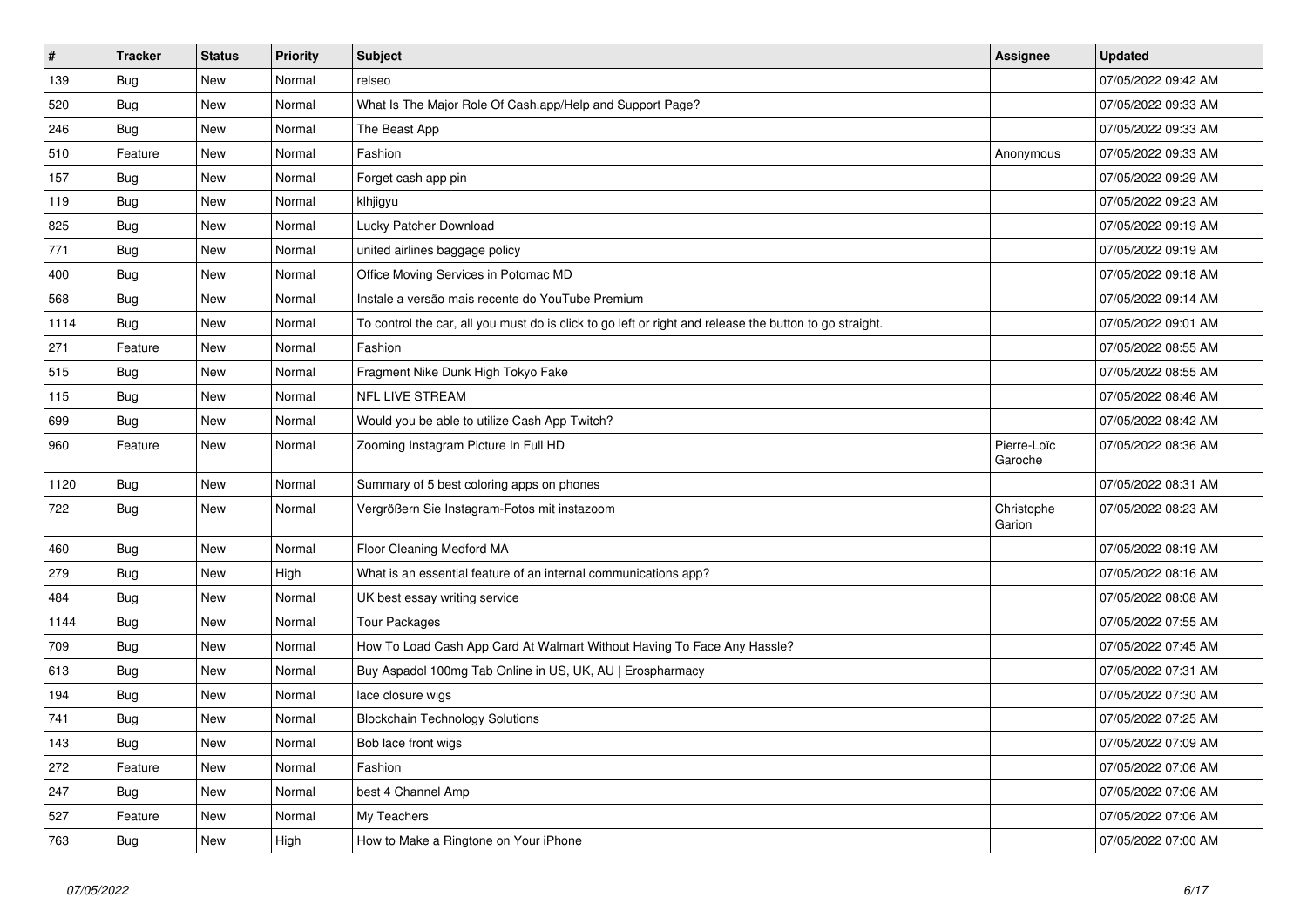| $\pmb{\#}$ | <b>Tracker</b> | <b>Status</b> | <b>Priority</b> | <b>Subject</b>                                                                           | <b>Assignee</b>        | <b>Updated</b>      |
|------------|----------------|---------------|-----------------|------------------------------------------------------------------------------------------|------------------------|---------------------|
| 572        | Feature        | New           | Normal          | New features of WhatsApp Plus on Android phones                                          | Pierre-Loïc<br>Garoche | 07/05/2022 06:45 AM |
| 285        | <b>Bug</b>     | New           | Normal          | Have you ever written an essay?                                                          |                        | 07/05/2022 06:42 AM |
| 774        | Bug            | New           | Normal          | Follow proper initiatives                                                                |                        | 07/05/2022 06:06 AM |
| 645        | Bug            | New           | Normal          | thong tin chinh xac nhat hom nay                                                         |                        | 07/05/2022 06:06 AM |
| 529        | <b>Bug</b>     | New           | Normal          | Thop TV APK - Free Download for Android                                                  |                        | 07/05/2022 05:47 AM |
| 698        | Feature        | New           | Normal          | Connect with cash app representative to ask about cash app flip scam                     |                        | 07/05/2022 05:46 AM |
| 502        | Bug            | New           | Normal          | Les instructions pour définir des sonneries pour iPhone sont simples et faciles à suivre |                        | 07/05/2022 05:41 AM |
| 140        | <b>Bug</b>     | New           | Normal          | sugarbalanceusa                                                                          |                        | 07/05/2022 05:29 AM |
| 619        | Bug            | New           | Normal          | Online Trusted Medicine Store in US for Health - Genericmedsupply                        |                        | 07/05/2022 05:11 AM |
| 483        | <b>Bug</b>     | New           | Normal          | UK best essay writing service                                                            |                        | 07/05/2022 05:11 AM |
| 680        | Feature        | New           | Normal          | Word Jewels 2                                                                            |                        | 07/05/2022 04:59 AM |
| 541        | <b>Bug</b>     | New           | Normal          | How to fix the cash app payment failed errors?                                           |                        | 07/05/2022 04:55 AM |
| 656        | <b>Bug</b>     | New           | Normal          | Kiwi Nutrition Facts And Health Benefits                                                 |                        | 07/05/2022 04:52 AM |
| 570        | <b>Bug</b>     | New           | Normal          | What is Sutton bank cash app customer service phone number?                              | Pierre-Loïc<br>Garoche | 07/05/2022 04:34 AM |
| 631        | Bug            | New           | Normal          | How Can I Load Cash App Card at Walmart straight away?                                   |                        | 07/05/2022 04:34 AM |
| 688        | Bug            | <b>New</b>    | Normal          | How to use twitch.tv/activate?                                                           |                        | 07/05/2022 04:19 AM |
| 546        | Feature        | New           | Normal          | Quickbooks Error                                                                         |                        | 07/05/2022 04:14 AM |
| 598        | <b>Bug</b>     | New           | Normal          | Universo s / f Download                                                                  |                        | 07/05/2022 04:13 AM |
| 614        | <b>Bug</b>     | New           | Normal          | Como baixar o MOD APK no celular                                                         |                        | 07/05/2022 04:08 AM |
| 783        | <b>Bug</b>     | New           | Normal          | How Do I Determine The Reasons And Solutions To Fix Cash App Transfer Failed?            |                        | 07/05/2022 04:03 AM |
| 63         | Feature        | New           | Normal          | Skip normalization step in mutation generation if it possible                            | Pierre-Loïc<br>Garoche | 07/05/2022 03:53 AM |
| 706        | Bug            | New           | Normal          | How Can You Cancel A Cash App Payment Without Any Prior Information?                     |                        | 07/05/2022 03:46 AM |
| 1108       | Bug            | New           | Normal          | Six Guns Mod Apk Answers Your Questions                                                  |                        | 07/05/2022 03:27 AM |
| 345        | Bug            | New           | Normal          | Stain Protection Services in Chesapeake VA                                               |                        | 07/05/2022 03:13 AM |
| 289        | <b>Bug</b>     | New           | Normal          | Recover Yahoo Mail Forgotten Password - Explore Kanata Chinese                           |                        | 07/05/2022 03:04 AM |
| 728        | Bug            | New           | Normal          | Will Cash App refund money if scammed? Hitches With Optimum Ease                         |                        | 07/05/2022 02:45 AM |
| 655        | <b>Bug</b>     | New           | Normal          | <b>Eggplant Health Benefits</b>                                                          |                        | 07/05/2022 02:34 AM |
| 970        | Bug            | New           | Normal          | The Amount Of Time Does Cash App Direct Deposit Time Take?                               |                        | 07/05/2022 02:33 AM |
| 473        | <b>Bug</b>     | New           | Normal          | Floor Stripping Arlington MA                                                             |                        | 07/05/2022 02:30 AM |
| 704        | <b>Bug</b>     | New           | Normal          | Reach support team of Chime Customer Service for instant help                            |                        | 07/05/2022 02:23 AM |
| 781        | Bug            | New           | Normal          | Free Whatsapp Group to Join                                                              |                        | 07/05/2022 02:19 AM |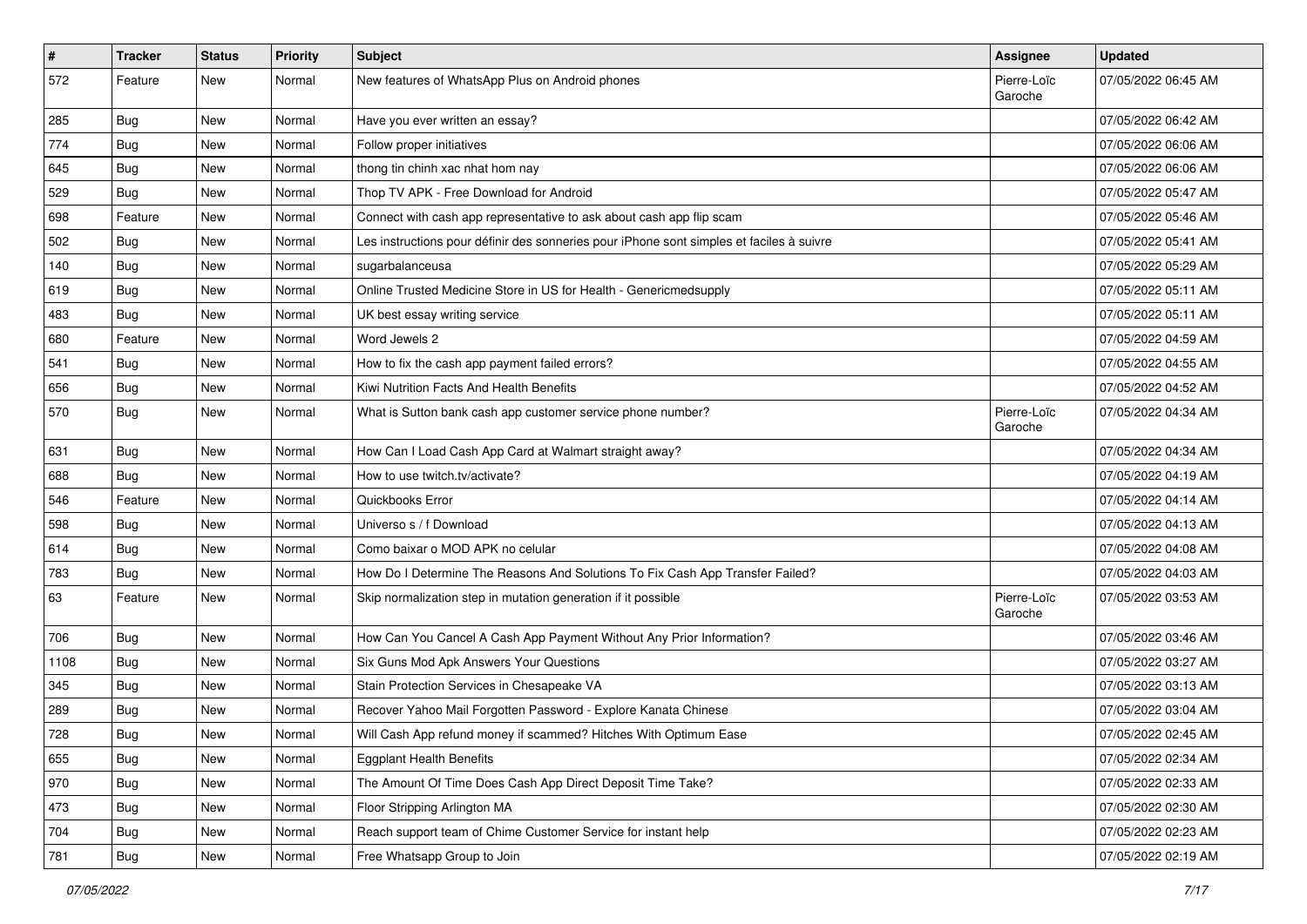| $\vert$ # | <b>Tracker</b> | <b>Status</b> | <b>Priority</b> | Subject                                                                                                                                                                                                                                                               | <b>Assignee</b>        | <b>Updated</b>      |
|-----------|----------------|---------------|-----------------|-----------------------------------------------------------------------------------------------------------------------------------------------------------------------------------------------------------------------------------------------------------------------|------------------------|---------------------|
| 686       | <b>Bug</b>     | New           | Normal          | Welcome To The Most Demandable Mahipalpur Escorts Agency                                                                                                                                                                                                              |                        | 07/05/2022 02:18 AM |
| 587       | <b>Bug</b>     | New           | Normal          | Why Picsart Pro Offers Great Features                                                                                                                                                                                                                                 |                        | 07/05/2022 02:12 AM |
| 716       | <b>Bug</b>     | New           | Normal          | La celebración de un BabyShower.                                                                                                                                                                                                                                      |                        | 07/05/2022 01:58 AM |
| 788       | <b>Bug</b>     | <b>New</b>    | Normal          | Intro Maker Mod APK                                                                                                                                                                                                                                                   |                        | 07/05/2022 01:50 AM |
| 558       | Feature        | New           | Normal          | <b>Stunning Classic Sofas</b>                                                                                                                                                                                                                                         |                        | 07/05/2022 01:46 AM |
| 620       | <b>Bug</b>     | New           | Normal          | Viagra Meds: Fastest & Quick Delivery On Your Doorstep - USA                                                                                                                                                                                                          |                        | 07/05/2022 01:45 AM |
| 782       | Bug            | New           | Normal          | Comment faire une sonnerie téléphonique                                                                                                                                                                                                                               |                        | 07/05/2022 01:35 AM |
| 602       | Bug            | New           | Normal          | Best Essay Writing Service UK                                                                                                                                                                                                                                         | Pierre-Loïc<br>Garoche | 07/05/2022 01:28 AM |
| 593       | Bug            | New           | Normal          | Eiffel Spark Ultimate C2 SN series is a fully synthetic range of advanced performance engine oils blended in high<br>performance fully synthetic (PAO - polyalphaolefin) basestocks fortified with advanced technology additive<br>system, specifically formulated to |                        | 07/05/2022 01:19 AM |
| 450       | Bug            | New           | Normal          | Floor Stripping Quincy MA                                                                                                                                                                                                                                             |                        | 07/05/2022 01:16 AM |
| 961       | Bug            | New           | Normal          | TeaTv is an Android                                                                                                                                                                                                                                                   |                        | 07/05/2022 12:43 AM |
| 542       | <b>Bug</b>     | New           | Normal          | Web N Logo Design                                                                                                                                                                                                                                                     |                        | 07/05/2022 12:19 AM |
| 677       | Bug            | New           | Normal          | Logo Design Services Near Me                                                                                                                                                                                                                                          |                        | 07/05/2022 12:15 AM |
| 504       | Bug            | New           | Normal          | A beginner should always look for online Java assignment help!                                                                                                                                                                                                        |                        | 07/05/2022 12:09 AM |
| 580       | Bug            | New           | High            | What is Narrative Essay?                                                                                                                                                                                                                                              | Christophe<br>Garion   | 07/05/2022 12:04 AM |
| 770       | <b>Bug</b>     | New           | Normal          | Canon IJ Network Tool                                                                                                                                                                                                                                                 |                        | 07/04/2022 11:49 PM |
| 742       | Bug            | New           | Normal          | How Long Does Cash App Support Take To Respond For A Better Support?                                                                                                                                                                                                  |                        | 07/04/2022 11:48 PM |
| 687       | <b>Bug</b>     | New           | Normal          | How to use twitch.tv/activate?                                                                                                                                                                                                                                        |                        | 07/04/2022 11:40 PM |
| 628       | Bug            | New           | Normal          | CV reviewing services!                                                                                                                                                                                                                                                |                        | 07/04/2022 11:33 PM |
| 269       | Bug            | New           | Normal          | Is there such a site for app design?                                                                                                                                                                                                                                  | Anonymous              | 07/04/2022 11:15 PM |
| 331       | Bug            | New           | Normal          | <b>Water Extraction Services in Norfolk VA</b>                                                                                                                                                                                                                        |                        | 07/04/2022 10:34 PM |
| 218       | Bug            | New           | Normal          | Popular Educational trends                                                                                                                                                                                                                                            |                        | 07/04/2022 10:31 PM |
| 622       | <b>Bug</b>     | New           | Normal          | CheapestMedsShop   100% Safe Medicines Online in UK & AUS.                                                                                                                                                                                                            |                        | 07/04/2022 10:26 PM |
| 954       | <b>Bug</b>     | New           | Normal          | AZ Screen Recorder Mod                                                                                                                                                                                                                                                |                        | 07/04/2022 10:08 PM |
| 638       | <b>Bug</b>     | New           | Normal          | Run 3 game                                                                                                                                                                                                                                                            |                        | 07/04/2022 09:49 PM |
| 766       | <b>Bug</b>     | New           | Normal          | Pobreflix Mod APK Review                                                                                                                                                                                                                                              |                        | 07/04/2022 09:29 PM |
| 922       | Bug            | New           | Normal          | Why Is The Need For Assignment Writing Services?                                                                                                                                                                                                                      |                        | 07/04/2022 09:28 PM |
| 798       | Bug            | New           | Normal          | Who Is an ETL Engineer                                                                                                                                                                                                                                                |                        | 07/04/2022 09:00 PM |
| 336       | <b>Bug</b>     | New           | Normal          | Tile & Grout Cleaning Services in Norfolk VA                                                                                                                                                                                                                          |                        | 07/04/2022 08:59 PM |
| 461       | <b>Bug</b>     | New           | Normal          | Germs Removal Medford MA                                                                                                                                                                                                                                              |                        | 07/04/2022 08:49 PM |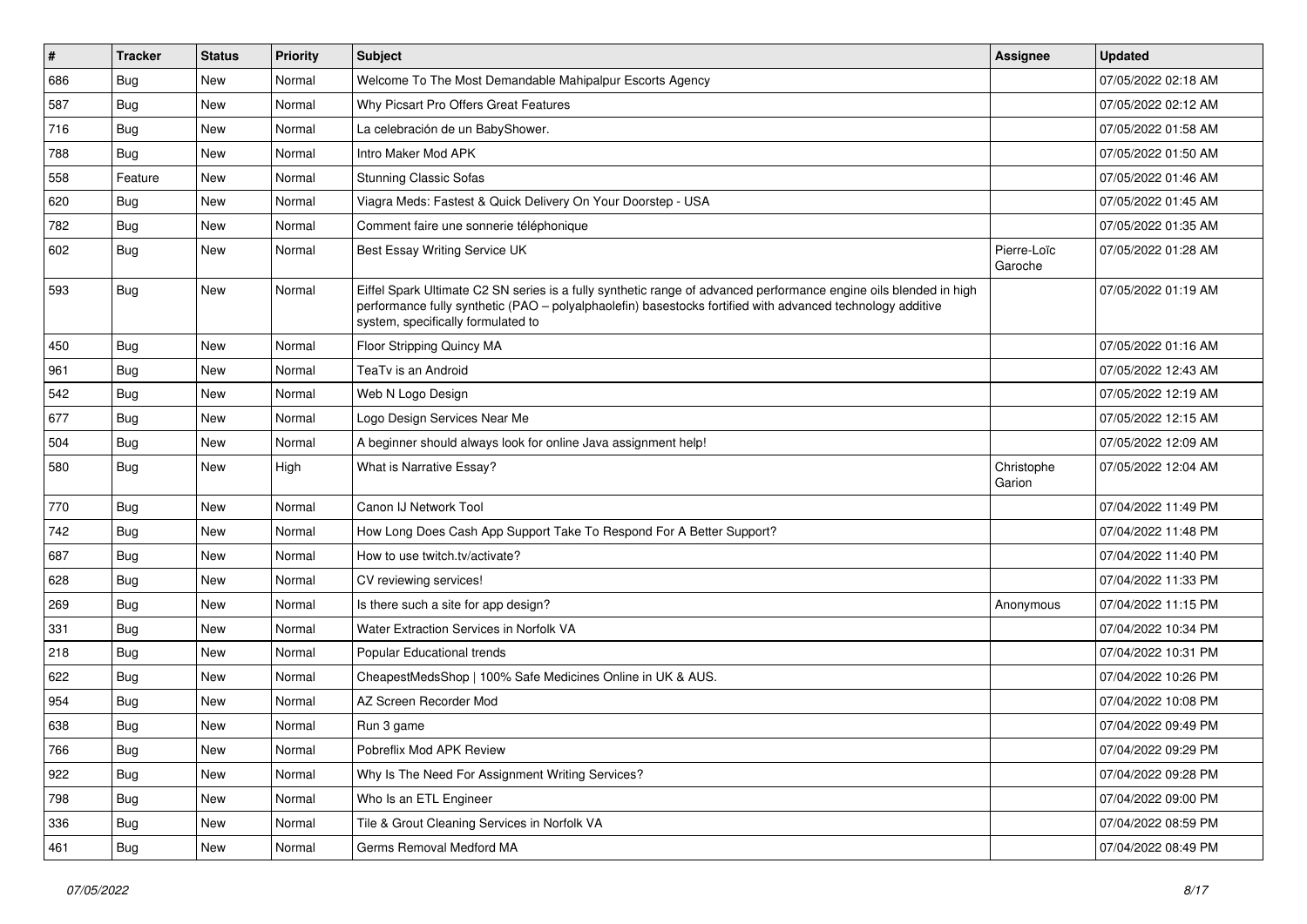| $\sharp$ | <b>Tracker</b> | <b>Status</b> | <b>Priority</b> | Subject                                                                          | <b>Assignee</b>        | <b>Updated</b>      |
|----------|----------------|---------------|-----------------|----------------------------------------------------------------------------------|------------------------|---------------------|
| 714      | <b>Bug</b>     | New           | Normal          | Cuevana 3 Premium - Enjoy Your Favorite Movies and TV Shows on Your Smart TV     |                        | 07/04/2022 08:46 PM |
| 636      | <b>Bug</b>     | New           | Normal          | What is the most popular furniture color?                                        |                        | 07/04/2022 08:31 PM |
| 562      | Bug            | New           | Normal          | Learn Basic Mahjong Rules                                                        |                        | 07/04/2022 08:22 PM |
| 812      | Feature        | New           | Normal          | canon.com/ijsetup                                                                |                        | 07/04/2022 08:21 PM |
| 712      | Bug            | New           | Normal          | <b>Tips and Tricks</b>                                                           |                        | 07/04/2022 07:57 PM |
| 940      | <b>Bug</b>     | New           | Normal          | What is Plex and Is Plex Legal?                                                  |                        | 07/04/2022 07:54 PM |
| 563      | Bug            | New           | Normal          | Understanding the Difference Between Free and Paid Mod Apks                      |                        | 07/04/2022 07:50 PM |
| 251      | Bug            | New           | Normal          | All About Cash App Transfer Fail Problems                                        | Pierre-Loïc<br>Garoche | 07/04/2022 07:45 PM |
| 809      | <b>Bug</b>     | <b>New</b>    | Normal          | Smash Karts - immerse yourself in the exciting race                              |                        | 07/04/2022 07:42 PM |
| 810      | Feature        | New           | Normal          | how to remove viruses from a phone                                               |                        | 07/04/2022 07:35 PM |
| 601      | <b>Bug</b>     | New           | Normal          | Best Essay Writing Service UK                                                    | Pierre-Loïc<br>Garoche | 07/04/2022 07:26 PM |
| 134      | Bug            | <b>New</b>    | Normal          | wisegolfers                                                                      |                        | 07/04/2022 07:14 PM |
| 765      | Bug            | New           | Normal          | Follow proper initiatives to check my cash app                                   |                        | 07/04/2022 07:06 PM |
| 490      | Bug            | New           | Normal          | Unlock cash app account by getting quick solutions from the technical executives |                        | 07/04/2022 07:00 PM |
| 239      | <b>Bug</b>     | <b>New</b>    | Normal          | Algunas características más de Choices MOD APK                                   |                        | 07/04/2022 06:59 PM |
| 707      | <b>Bug</b>     | New           | Normal          | Why Accounting Assignments Are Beneficial For The Students?                      | Pierre-Loïc<br>Garoche | 07/04/2022 06:59 PM |
| 263      | Feature        | New           | Normal          | Wrecked Car Is Nothing But A Worthless                                           | Pierre-Loïc<br>Garoche | 07/04/2022 06:49 PM |
| 575      | Feature        | New           | Low             | cheap jordan replicas for sale                                                   | Pierre-Loïc<br>Garoche | 07/04/2022 06:49 PM |
| 735      | Bug            | New           | Normal          | A quick fix of how to get money back from cash app stocks                        |                        | 07/04/2022 06:49 PM |
| 133      | Bug            | New           | Normal          | craftlabs                                                                        |                        | 07/04/2022 06:33 PM |
| 235      | <b>Bug</b>     | <b>New</b>    | Low             | HP Printer Assistant Software   Download & Install HP Assistant                  |                        | 07/04/2022 06:32 PM |
| 240      | Feature        | New           | Normal          | Juego interesante de Dragon Ball Legends MOD APK                                 |                        | 07/04/2022 06:19 PM |
| 610      | Feature        | New           | Normal          | CheapestMedsShop 100% Safe Medicines Online in USA UK & AUS.                     |                        | 07/04/2022 06:12 PM |
| 659      | <b>Bug</b>     | New           | Normal          | Olive Oil Properties And Health Benefits                                         |                        | 07/04/2022 06:06 PM |
| 717      | Bug            | New           | Normal          | Disney Plus Apk - Watch Movies and TV Shows on Your Device                       |                        | 07/04/2022 05:53 PM |
| 280      | <b>Bug</b>     | New           | Normal          | Pacific Web Design                                                               |                        | 07/04/2022 05:52 PM |
| 175      | Feature        | New           | Normal          | All About Cash App Transfer Fail Problems                                        |                        | 07/04/2022 05:44 PM |
| 231      | <b>Bug</b>     | New           | Normal          | Is the ringtone download difficult or not?                                       | Pierre-Loïc<br>Garoche | 07/04/2022 05:42 PM |
| 693      | Feature        | New           | Normal          | How To Get My Money Back From The Cash App To Your Wallet?                       |                        | 07/04/2022 05:41 PM |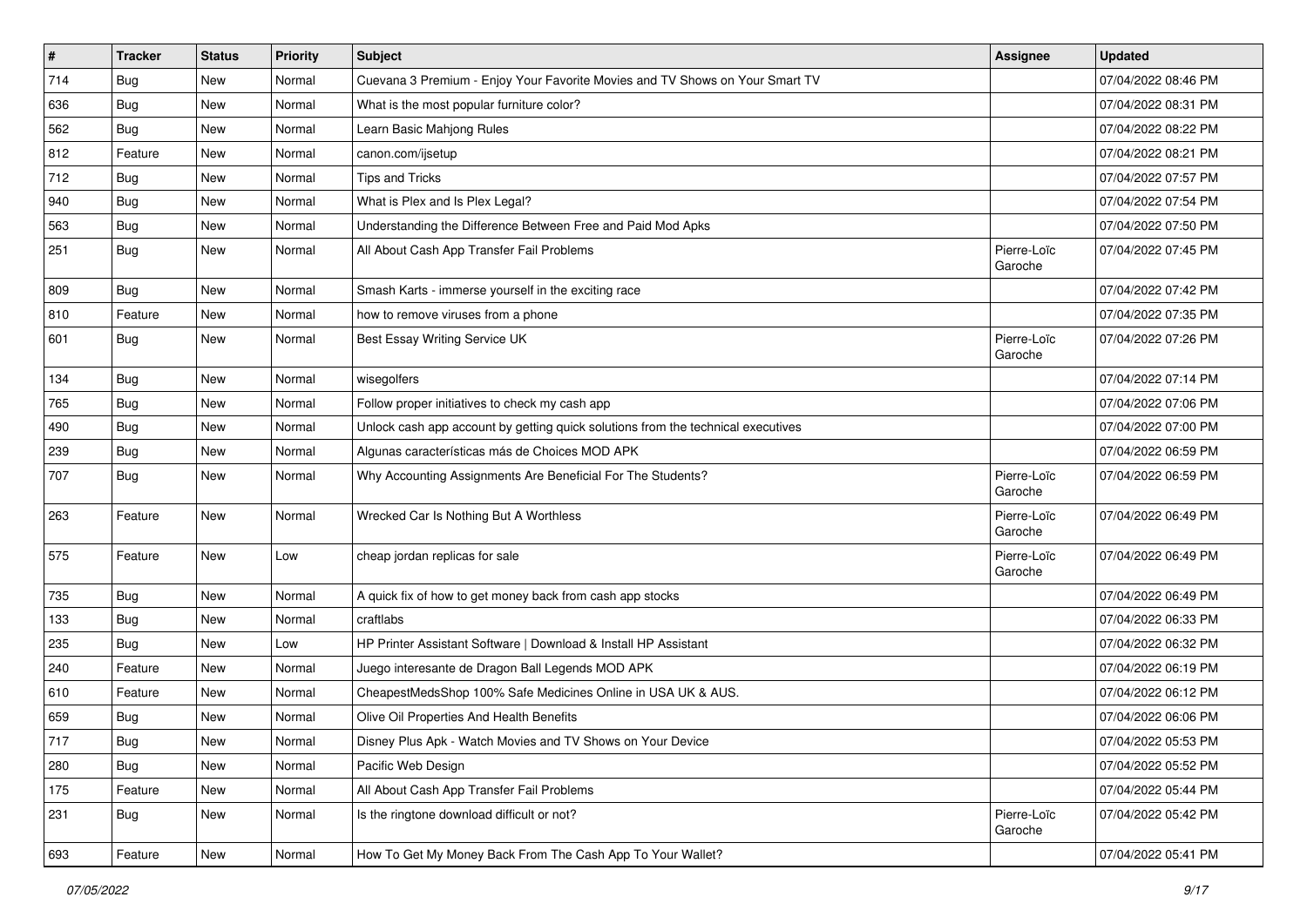| $\vert$ # | <b>Tracker</b> | <b>Status</b> | <b>Priority</b> | Subject                                                                                                                                                  | <b>Assignee</b> | <b>Updated</b>      |
|-----------|----------------|---------------|-----------------|----------------------------------------------------------------------------------------------------------------------------------------------------------|-----------------|---------------------|
| 683       | Feature        | New           | Normal          | Game creation                                                                                                                                            |                 | 07/04/2022 05:02 PM |
| 710       | <b>Bug</b>     | New           | Normal          | Take Necessary Assistance If You Are Unable Activate Cash App Card                                                                                       |                 | 07/04/2022 04:59 PM |
| 768       | <b>Bug</b>     | New           | Normal          | Where can you buy best jackets online?                                                                                                                   |                 | 07/04/2022 04:44 PM |
| 750       | <b>Bug</b>     | <b>New</b>    | Normal          | Create a Report Template                                                                                                                                 |                 | 07/04/2022 04:40 PM |
| 635       | <b>Bug</b>     | New           | Normal          | Buy Steroids Online with OurMedicnes.com   Best Quality Steroids                                                                                         |                 | 07/04/2022 04:39 PM |
| 302       | <b>Bug</b>     | New           | Normal          | Auto Electrical Repair Services in Norcross GA                                                                                                           |                 | 07/04/2022 04:34 PM |
| 950       | Bug            | New           | Normal          | ij.start canon                                                                                                                                           |                 | 07/04/2022 04:29 PM |
| 248       | Bug            | New           | Normal          | Mobile ringtones and attractiveness ringtones                                                                                                            |                 | 07/04/2022 03:59 PM |
| 174       | Feature        | New           | Normal          | Digital Marketing Philadelphia                                                                                                                           |                 | 07/04/2022 03:52 PM |
| 611       | Feature        | New           | Normal          | Buy All Modafinil & Armodafinil Tablets @Buy Modafinil US                                                                                                |                 | 07/04/2022 03:51 PM |
| 151       | Feature        | New           | Normal          | Law Essay Writing Service - Assignments Planet                                                                                                           |                 | 07/04/2022 03:47 PM |
| 201       | Bug            | New           | Normal          | closure wig                                                                                                                                              |                 | 07/04/2022 03:28 PM |
| 670       | Bug            | <b>New</b>    | Normal          | JTWhatsApp Apk - The New and Improved WhatsApp                                                                                                           |                 | 07/04/2022 03:20 PM |
| 474       | <b>Bug</b>     | New           | Normal          | Floor Waxing Arlington MA                                                                                                                                |                 | 07/04/2022 02:14 PM |
| 497       | <b>Bug</b>     | New           | Normal          | Fake Nike Dunk Low Off-White Lot 50                                                                                                                      |                 | 07/04/2022 02:01 PM |
| 509       | Feature        | New           | Normal          | Fashion                                                                                                                                                  | Anonymous       | 07/04/2022 01:59 PM |
| 784       | <b>Bug</b>     | New           | Normal          | How To Add Money On Cash App Card And Check The Funds?                                                                                                   |                 | 07/04/2022 01:54 PM |
| 507       | <b>Bug</b>     | New           | Normal          | central.bitdefender.com                                                                                                                                  |                 | 07/04/2022 01:26 PM |
| 672       | Bug            | New           | Normal          | The easiest way to delete ringtones on iPhone                                                                                                            |                 | 07/04/2022 01:22 PM |
| 478       | Feature        | New           | Normal          | Is it safe to install third-party WhatsApp GB?                                                                                                           |                 | 07/04/2022 01:18 PM |
| 222       | <b>Bug</b>     | New           | Normal          | Social Profile links                                                                                                                                     |                 | 07/04/2022 01:09 PM |
| 689       | <b>Bug</b>     | New           | Normal          | How to use twitch.tv/activate?                                                                                                                           |                 | 07/04/2022 12:58 PM |
| 720       | Bug            | New           | Normal          | How does Cash App Phone Number provide a quick treatment?                                                                                                |                 | 07/04/2022 12:42 PM |
| 732       | <b>Bug</b>     | New           | Normal          | Get rectifications steps about why cash app transfer failed                                                                                              |                 | 07/04/2022 12:38 PM |
| 118       | Bug            | New           | Normal          | golf                                                                                                                                                     | Anonymous       | 07/04/2022 12:35 PM |
| 815       | <b>Bug</b>     | New           | Normal          | how do i call cash app customer service                                                                                                                  | Xavier Thirioux | 07/04/2022 12:34 PM |
| 1111      | Bug            | New           | Normal          | LOLBeans is a fun battle royale game where you race with other players while avoiding obstacles. Reach the end<br>of the course in competitive gameplay! |                 | 07/04/2022 12:23 PM |
| 1102      | <b>Bug</b>     | New           | Normal          | Charlottesville Travel Guide ?                                                                                                                           |                 | 07/04/2022 12:20 PM |
| 764       | Bug            | New           | Normal          | What is available to see what I can watch HBO Max?                                                                                                       |                 | 07/04/2022 12:11 PM |
| 618       | Bug            | New           | Normal          | Buy Steroids Online with OurMedicnes.com   Best Quality Steroids                                                                                         |                 | 07/04/2022 12:08 PM |
| 116       | <b>Bug</b>     | New           | Normal          | aertaeyg                                                                                                                                                 |                 | 07/04/2022 11:37 AM |
| 958       | <b>Bug</b>     | New           | Normal          | Avail Cash app support service to know Sutton bank cash app number                                                                                       |                 | 07/04/2022 11:36 AM |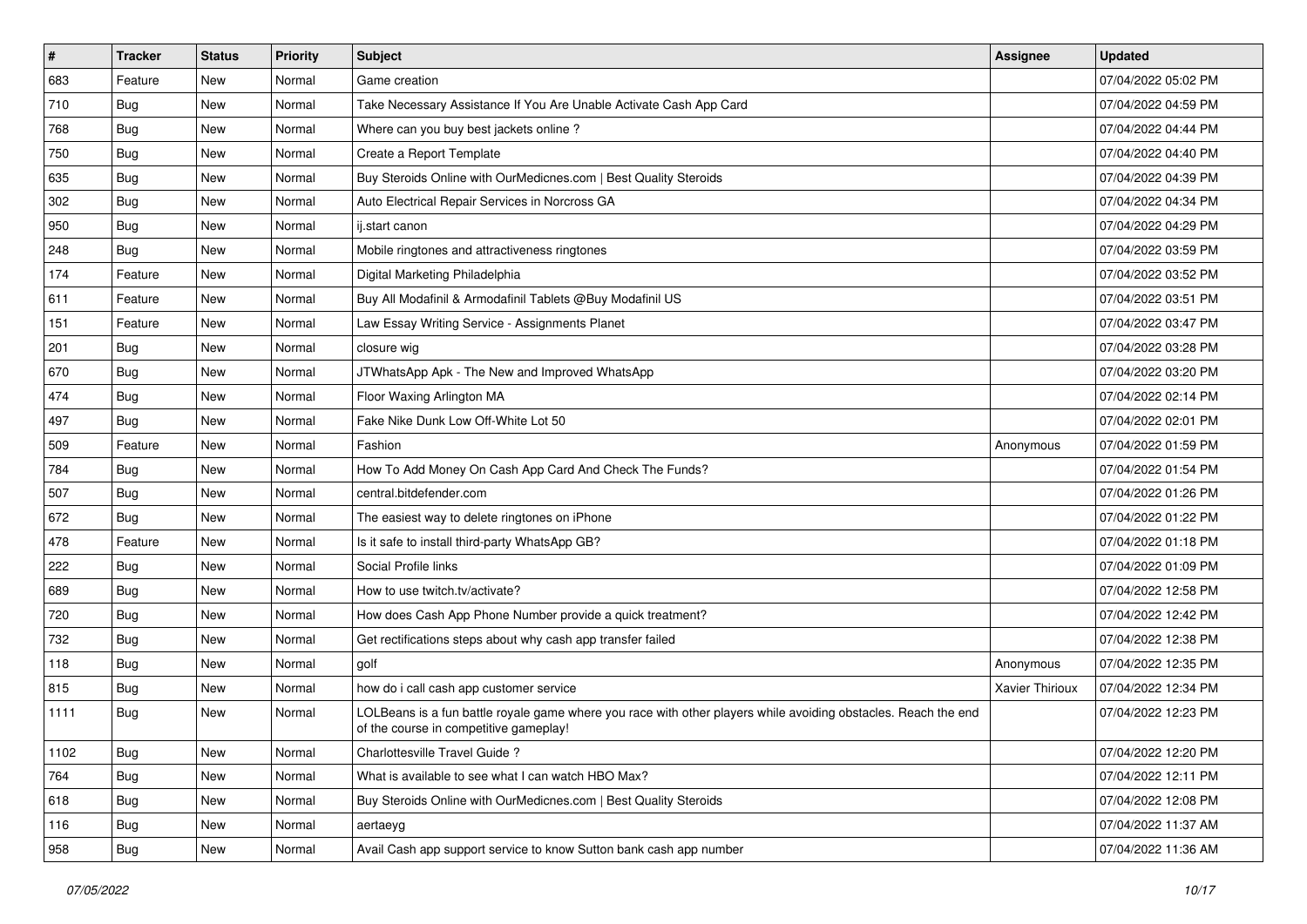| $\vert$ # | <b>Tracker</b> | <b>Status</b> | <b>Priority</b> | Subject                                                                  | Assignee               | <b>Updated</b>      |
|-----------|----------------|---------------|-----------------|--------------------------------------------------------------------------|------------------------|---------------------|
| 214       | Feature        | New           | Normal          | Five Christmas Apps For Apple Users                                      |                        | 07/04/2022 11:35 AM |
| 803       | Feature        | New           | High            | Ketamine Online Store                                                    | Pierre-Loïc<br>Garoche | 07/04/2022 11:31 AM |
| 657       | <b>Bug</b>     | New           | Normal          | <b>Coconut Nutrition Facts And Health Benefits</b>                       |                        | 07/04/2022 11:24 AM |
| 265       | Bug            | New           | Normal          | 3 Faq's On Downloading To Your Apple Ipod                                |                        | 07/04/2022 11:04 AM |
| 1143      | Bug            | New           | Normal          | Soap2day                                                                 |                        | 07/04/2022 11:04 AM |
| 1142      | Feature        | New           | Normal          | Watch Free Sports Online                                                 |                        | 07/04/2022 11:03 AM |
| 1141      | Feature        | New           | Normal          | Retro Bowl game free                                                     |                        | 07/04/2022 10:59 AM |
| 592       | <b>Bug</b>     | New           | Normal          | Deezer Premium APK - Baixe músicas de qualquer lugar do mundo de graça   |                        | 07/04/2022 10:43 AM |
| 799       | Bug            | New           | Normal          | Who Is an ETL Engineer                                                   |                        | 07/04/2022 10:42 AM |
| 114       | <b>Bug</b>     | New           | Normal          | Medical Research Writing Services                                        |                        | 07/04/2022 10:30 AM |
| 725       | Feature        | New           | Normal          | What are memo writing services design                                    |                        | 07/04/2022 10:27 AM |
| 518       | Bug            | New           | Normal          | How To Check The Balance Of Cash App Account By Taking Cash App Support? |                        | 07/04/2022 10:21 AM |
| 705       | <b>Bug</b>     | New           | Normal          | wuxiaworld                                                               |                        | 07/04/2022 10:20 AM |
| 132       | Bug            | New           | Normal          | concrete-everything                                                      |                        | 07/04/2022 10:12 AM |
| 667       | Bug            | New           | Normal          | What Is a Ringtone?                                                      |                        | 07/04/2022 09:55 AM |
| 476       | Feature        | New           | High            | <b>American Airlines Reservations</b>                                    |                        | 07/04/2022 09:51 AM |
| 581       | Bug            | New           | Normal          | E-Learning Course Help                                                   |                        | 07/04/2022 09:23 AM |
| 994       | Feature        | New           | Normal          | Cricut.com/setup                                                         |                        | 07/04/2022 09:23 AM |
| 198       | <b>Bug</b>     | New           | Normal          | DR. RECKEWEG R42 (HAEMOVENIN) (22ML)                                     |                        | 07/04/2022 09:20 AM |
| 316       | <b>Bug</b>     | New           | Normal          | Finden Sie den besten Klingelton für Ihr Telefon                         |                        | 07/04/2022 09:17 AM |
| 759       | <b>Bug</b>     | New           | Normal          | Canon IJ Network Tool                                                    | Pierre-Loïc<br>Garoche | 07/04/2022 09:13 AM |
| 599       | Bug            | New           | Normal          | Do you know how to delete cash app account from your computer?           |                        | 07/04/2022 09:12 AM |
| 779       | Feature        | New           | Normal          | Latest Whatsapp groups for Teens                                         | Pierre-Loïc<br>Garoche | 07/04/2022 09:11 AM |
| 595       | <b>Bug</b>     | New           | Normal          | RFM Online - une révolution dans la gestion de l'identité numérique      |                        | 07/04/2022 08:30 AM |
| 159       | <b>Bug</b>     | New           | Normal          | xfguih njgkh                                                             |                        | 07/04/2022 07:13 AM |
| 984       | Bug            | New           | Normal          | How to disable, permanently delete Twitter account on phone, PC          |                        | 07/04/2022 07:11 AM |
| 555       | Bug            | New           | Normal          | web design development in hyderabad                                      |                        | 07/04/2022 07:09 AM |
| 989       | Bug            | New           | Normal          | Barewoods Wax Cigar                                                      |                        | 07/04/2022 07:09 AM |
| 977       | <b>Bug</b>     | New           | Normal          | Fans of the Old Country will like this book.                             |                        | 07/04/2022 06:54 AM |
| 787       | Bug            | New           | Normal          | Assured Assignment Help                                                  |                        | 07/04/2022 06:28 AM |
| 769       | Bug            | New           | Normal          | check my cash app                                                        |                        | 07/04/2022 06:14 AM |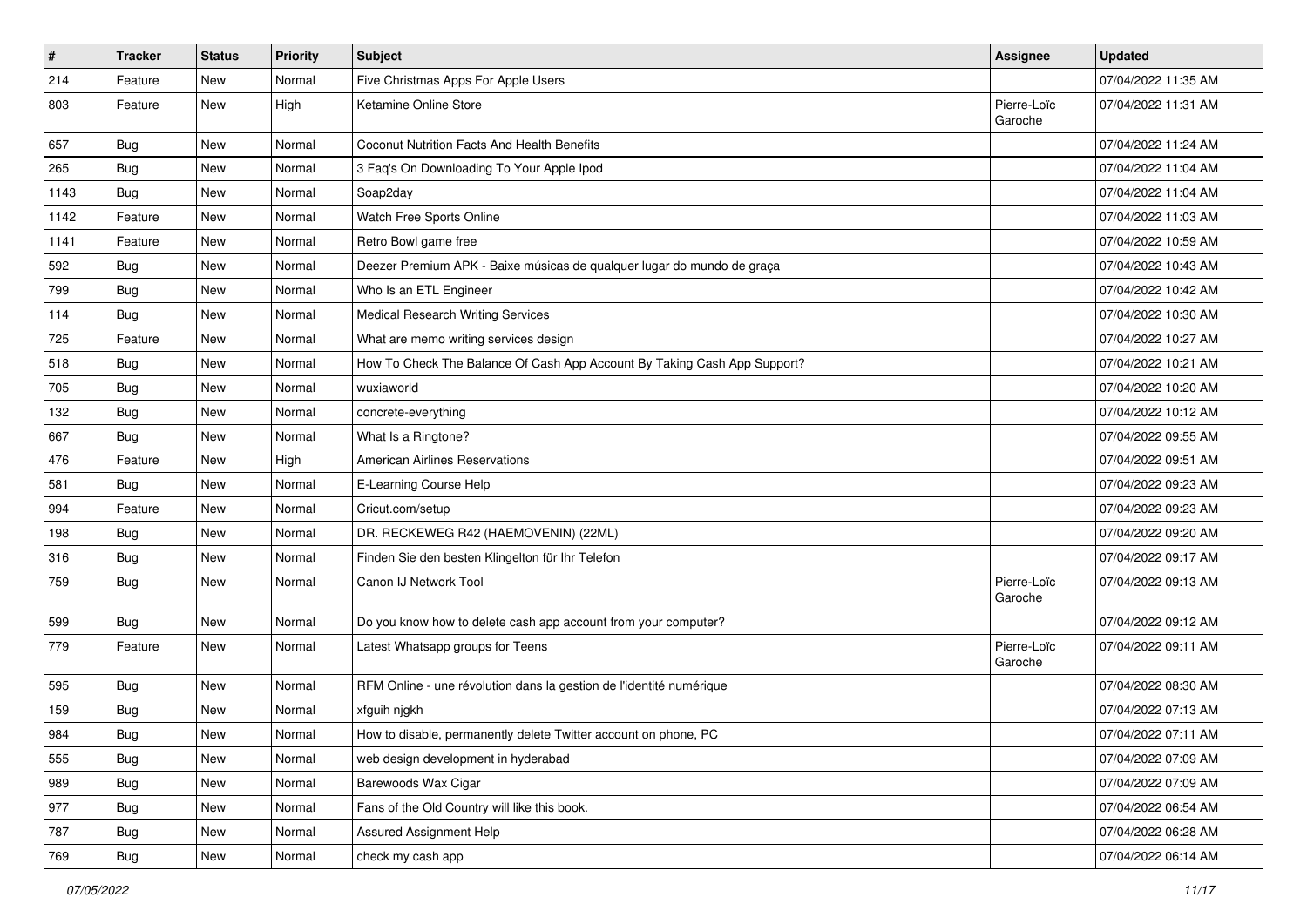| $\vert$ # | <b>Tracker</b> | <b>Status</b> | Priority | <b>Subject</b>                                                                   | <b>Assignee</b>        | <b>Updated</b>      |
|-----------|----------------|---------------|----------|----------------------------------------------------------------------------------|------------------------|---------------------|
| 171       | Feature        | New           | Normal   | loan management system                                                           |                        | 07/04/2022 06:03 AM |
| 702       | <b>Bug</b>     | New           | Normal   | Avail Chime Customer Service to know How To Get Chime Bank Statement             |                        | 07/04/2022 05:58 AM |
| 931       | Feature        | New           | High     | Situs Judi Slot Online apel888                                                   | Pierre-Loïc<br>Garoche | 07/04/2022 05:54 AM |
| 243       | Feature        | <b>New</b>    | Normal   | Reconstruir la pandilla de la mafia en Gangstar Vegas MOD APK                    |                        | 07/04/2022 05:50 AM |
| 684       | Bug            | New           | Normal   | Difference between paper map and online map                                      |                        | 07/04/2022 05:03 AM |
| 511       | Feature        | New           | Normal   | Fashion                                                                          | Anonymous              | 07/04/2022 04:49 AM |
| 242       | Feature        | New           | Normal   | Descripción de Torque Pro MOD APK para Android                                   |                        | 07/04/2022 04:46 AM |
| 627       | <b>Bug</b>     | New           | Normal   | <b>HELO</b>                                                                      |                        | 07/04/2022 04:25 AM |
| 605       | Feature        | New           | Normal   | What will the future of logo design be like?                                     |                        | 07/04/2022 04:20 AM |
| 1140      | Feature        | New           | Normal   | GTA San Andreas Mod Apk                                                          |                        | 07/04/2022 04:20 AM |
| 313       | <b>Bug</b>     | New           | Normal   | Water Extraction Services in Virginia Beach VA                                   |                        | 07/04/2022 04:06 AM |
| 259       | Bug            | New           | Normal   | call center services                                                             |                        | 07/04/2022 04:03 AM |
| 639       | <b>Bug</b>     | New           | Normal   | thong tin chinh xac                                                              |                        | 07/04/2022 03:54 AM |
| 200       | Bug            | New           | Normal   | uiopi[o                                                                          |                        | 07/04/2022 03:44 AM |
| 935       | <b>Bug</b>     | New           | Normal   | MovieBox Pro Apk - Watch Movies and TV Shows on Your Android Phone               |                        | 07/04/2022 03:38 AM |
| 1018      | <b>Bug</b>     | New           | Normal   | So erhalten Sie ein kostenloses Hörbuch                                          |                        | 07/04/2022 03:37 AM |
| 578       | Feature        | New           | High     | Derrick Gore                                                                     | Pierre-Loïc<br>Garoche | 07/04/2022 03:34 AM |
| 681       | Feature        | New           | High     | <b>Online Class</b>                                                              |                        | 07/04/2022 03:19 AM |
| 170       | Feature        | New           | Normal   | top mba colleges in bangalore                                                    |                        | 07/04/2022 02:46 AM |
| 634       | <b>Bug</b>     | New           | Normal   | Buy Vidalista Tablets (Tadalafil) at [\$25 OFF + Free Shipping] Vidalistatablets |                        | 07/04/2022 02:31 AM |
| 695       | <b>Bug</b>     | New           | Normal   | Refer Listas IPTV Apk                                                            |                        | 07/04/2022 02:19 AM |
| 780       | Bug            | <b>New</b>    | Normal   | Best Whatsapp Modified APKs                                                      | Pierre-Loïc<br>Garoche | 07/04/2022 02:09 AM |
| 344       | Bug            | New           | Normal   | Odor Removal Services in Chesapeake VA                                           |                        | 07/04/2022 02:02 AM |
| 185       | <b>Bug</b>     | New           | Normal   | Non-Plagiarized Research Writing                                                 |                        | 07/04/2022 01:55 AM |
| 176       | <b>Bug</b>     | New           | Normal   | instant loan without documents                                                   |                        | 07/04/2022 01:28 AM |
| 262       | Bug            | <b>New</b>    | Normal   | It this true to dealing Wuth                                                     |                        | 07/04/2022 01:21 AM |
| 603       | Bug            | New           | Normal   | Premiere gratuito da lista de IPTV                                               |                        | 07/04/2022 01:09 AM |
| 612       | <b>Bug</b>     | New           | Normal   | Luxury Slingshot Rental                                                          |                        | 07/04/2022 12:31 AM |
| 772       | Bug            | New           | Normal   | united airlines baggage policy                                                   |                        | 07/04/2022 12:27 AM |
| 642       | Bug            | <b>New</b>    | Normal   | thong tin thoi tiet ngay hom nay                                                 |                        | 07/04/2022 12:09 AM |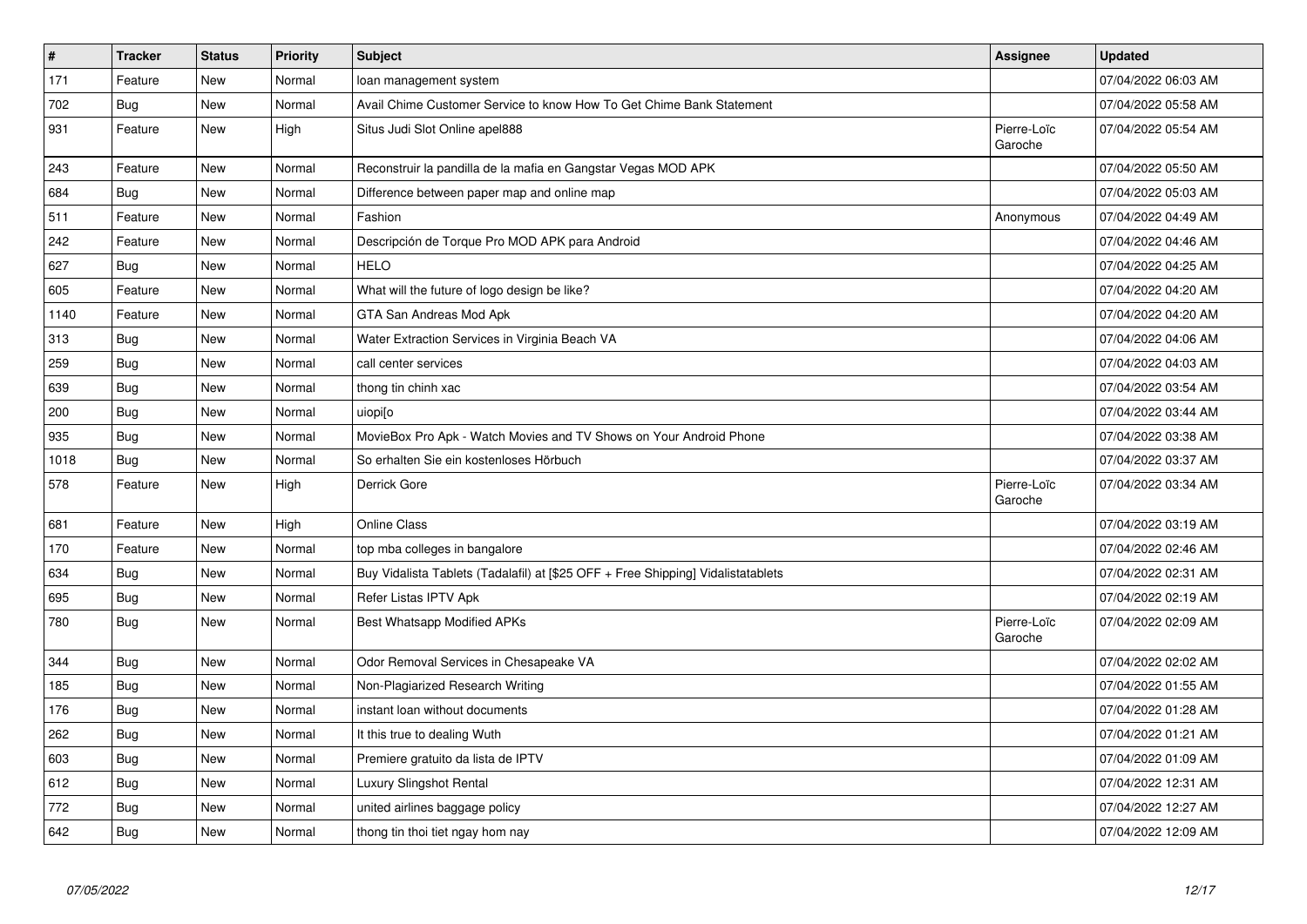| $\vert$ # | <b>Tracker</b> | <b>Status</b> | <b>Priority</b> | Subject                                                                   | <b>Assignee</b>        | <b>Updated</b>      |
|-----------|----------------|---------------|-----------------|---------------------------------------------------------------------------|------------------------|---------------------|
| 216       | Feature        | New           | High            | Barry Keoghan                                                             | Pierre-Loïc<br>Garoche | 07/03/2022 11:43 PM |
| 372       | Bug            | New           | Normal          | Auto Transport Services in Arlington County VA                            |                        | 07/03/2022 11:31 PM |
| 138       | <b>Bug</b>     | <b>New</b>    | Normal          | own-sweethome                                                             |                        | 07/03/2022 11:26 PM |
| 817       | Bug            | New           | Normal          | Pacman 30th Anniversary                                                   |                        | 07/03/2022 11:23 PM |
| 590       | <b>Bug</b>     | New           | Normal          | Follow proper initiatives to check my cash app card balance:              |                        | 07/03/2022 11:23 PM |
| 964       | <b>Bug</b>     | New           | Normal          | Can I Fix Cash App Transfer Failed Issues By Adding Sufficient Funds?     |                        | 07/03/2022 11:10 PM |
| 629       | <b>Bug</b>     | New           | Normal          | How Can I Load Cash App Card at Walmart straight away?                    |                        | 07/03/2022 11:06 PM |
| 1098      | <b>Bug</b>     | New           | Normal          | Life of a Fisherman                                                       |                        | 07/03/2022 10:56 PM |
| 804       | Bug            | New           | Normal          | Review                                                                    |                        | 07/03/2022 10:51 PM |
| 616       | <b>Bug</b>     | New           | Normal          | Buy Anavar Tablets   Anavar For Sale in USA, UK & Australia               |                        | 07/03/2022 10:14 PM |
| 583       | Bug            | New           | High            | Need the Cash app customer service phone number?                          |                        | 07/03/2022 10:09 PM |
| 718       | Bug            | New           | High            | Solve Complex Accounting Assignments                                      | Hamza<br>Bourbouh      | 07/03/2022 09:57 PM |
| 543       | Feature        | New           | Normal          | Get tech assistance with customer support on ATT Yahoo email login issue. |                        | 07/03/2022 09:55 PM |
| 623       | Bug            | New           | Normal          | Listen to online radio stations for mobile phones                         |                        | 07/03/2022 09:22 PM |
| 465       | <b>Bug</b>     | New           | Normal          | Carpet Cleaning Westchester MA                                            |                        | 07/03/2022 08:55 PM |
| 521       | Feature        | New           | Normal          | Check out the Cash app Card balance for an overdraft.                     | Pierre-Loïc<br>Garoche | 07/03/2022 08:23 PM |
| 161       | Bug            | New           | Normal          | dfdrtyuio                                                                 |                        | 07/03/2022 07:58 PM |
| 674       | Bug            | <b>New</b>    | Normal          | The best game in 2021                                                     | Pierre-Loïc<br>Garoche | 07/03/2022 07:43 PM |
| 808       | Bug            | New           | Normal          | Sinnvolle Guten-Morgen-Grüße                                              |                        | 07/03/2022 07:27 PM |
| 113       | Bug            | New           | Normal          | ufc 254 live                                                              |                        | 07/03/2022 07:18 PM |
| 886       | <b>Bug</b>     | New           | Normal          | Is the Fox News Channel on Roku free?                                     |                        | 07/03/2022 07:14 PM |
| 747       | Bug            | New           | Normal          | How to Install Tyflex Plus on Your Android Device                         |                        | 07/03/2022 07:14 PM |
| 145       | Bug            | New           | Normal          | abdulbaissagar                                                            |                        | 07/03/2022 04:29 PM |
| 553       | <b>Bug</b>     | New           | Normal          | Cinema HD APK - Free Movie Enjoyment App on Android                       |                        | 07/03/2022 03:58 PM |
| 640       | <b>Bug</b>     | New           | Normal          | play game with me                                                         |                        | 07/03/2022 03:41 PM |
| 664       | <b>Bug</b>     | New           | Normal          | Tea TV Apk Download - The Best Way to Watch Movies Offline                |                        | 07/03/2022 03:24 PM |
| 811       | Bug            | New           | Normal          | Canon IJ Network Tool                                                     |                        | 07/03/2022 03:22 PM |
| 189       | <b>Bug</b>     | New           | Normal          | College Biology Writing Services                                          |                        | 07/03/2022 03:15 PM |
| 719       | <b>Bug</b>     | New           | Normal          | How Do I Send \$5000 Through Cash App Account With Ease?                  |                        | 07/03/2022 02:41 PM |
| 150       | <b>Bug</b>     | New           | Normal          | dfgh                                                                      |                        | 07/03/2022 02:15 PM |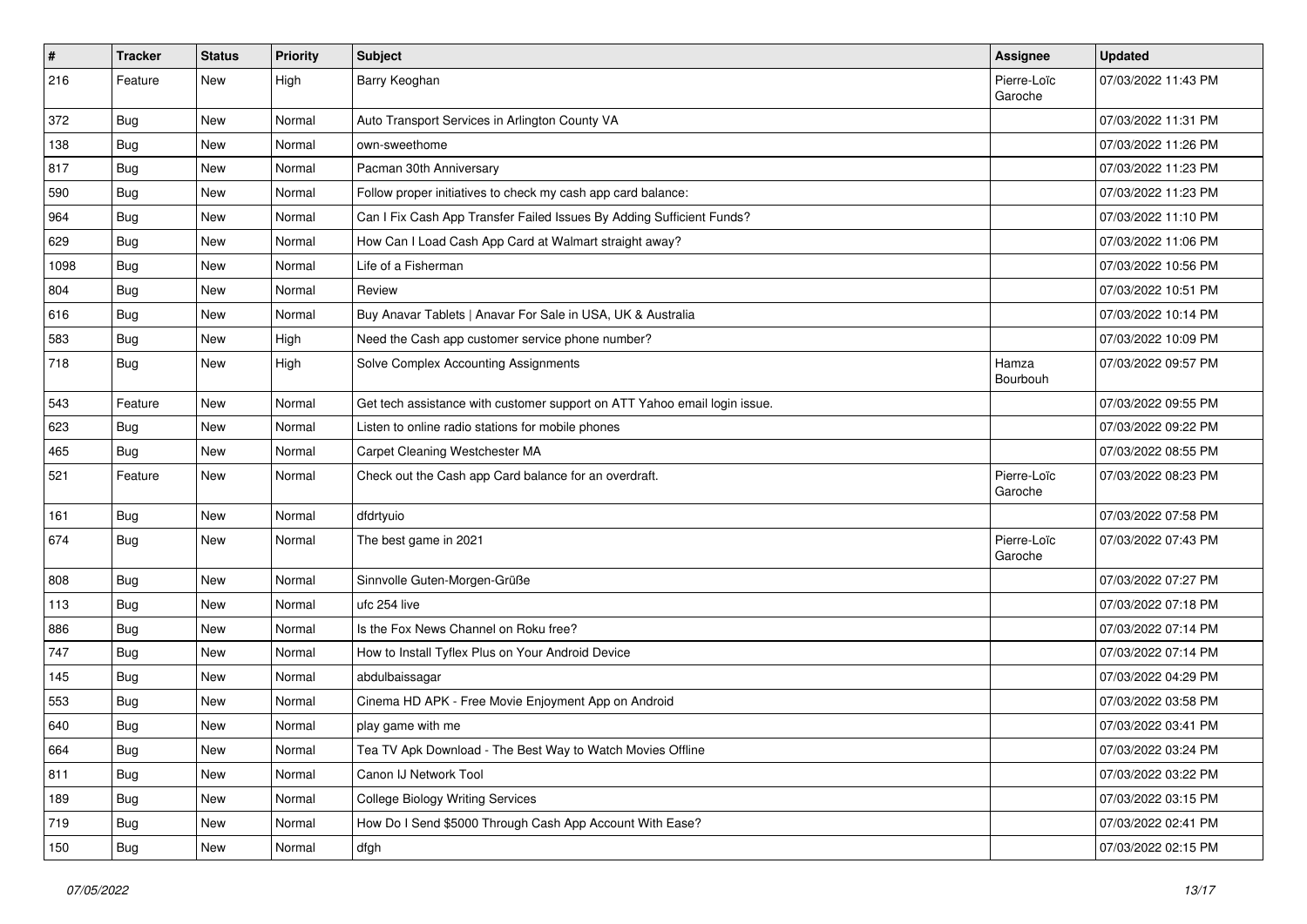| $\vert$ # | <b>Tracker</b> | <b>Status</b> | <b>Priority</b> | <b>Subject</b>                                                                   | <b>Assignee</b>      | <b>Updated</b>      |
|-----------|----------------|---------------|-----------------|----------------------------------------------------------------------------------|----------------------|---------------------|
| 604       | Bug            | New           | Normal          | Idle Game Online                                                                 |                      | 07/03/2022 01:49 PM |
| 470       | Bug            | <b>New</b>    | Normal          | Commercial Floor Cleaning Westchester MA                                         |                      | 07/03/2022 01:36 PM |
| 547       | <b>Bug</b>     | New           | Normal          | Get rid of the issue of cash app down by calling experts.                        |                      | 07/03/2022 01:22 PM |
| 466       | <b>Bug</b>     | New           | Normal          | Floor Stripping Westchester MA                                                   |                      | 07/03/2022 01:07 PM |
| 223       | Bug            | New           | Normal          | WhatsApp Plus: Download, Update and Themes                                       |                      | 07/03/2022 01:07 PM |
| 193       | <b>Bug</b>     | New           | Normal          | 18% Discount on Homeopathic medicines                                            |                      | 07/03/2022 01:02 PM |
| 617       | <b>Bug</b>     | New           | Normal          | Buy Vidalista Tablets (Tadalafil) at [\$25 OFF + Free Shipping] Vidalistatablets |                      | 07/03/2022 12:57 PM |
| 652       | <b>Bug</b>     | New           | Normal          | Sesame Health Benefits                                                           |                      | 07/03/2022 12:28 PM |
| 551       | <b>Bug</b>     | New           | Normal          | Why Do Students Need Online Best Dissertation Writing Services?                  |                      | 07/03/2022 11:16 AM |
| 701       | Bug            | New           | Normal          | Why Law Essay Helper UK is Necessary?                                            |                      | 07/03/2022 11:15 AM |
| 153       | Bug            | New           | Normal          | urgent loan online                                                               | Christophe<br>Garion | 07/03/2022 10:31 AM |
| 624       | <b>Bug</b>     | <b>New</b>    | Normal          | Use go with the Driving Directions for your go                                   |                      | 07/03/2022 10:13 AM |
| 321       | <b>Bug</b>     | New           | Normal          | Tile & Grout Cleaning Services in Virginia Beach VA                              |                      | 07/03/2022 08:08 AM |
| 561       | Bug            | New           | Normal          | Enjoy the Full YouTube Premium Experience With YouTube Premium Membership        |                      | 07/03/2022 07:38 AM |
| 260       | <b>Bug</b>     | New           | Normal          | Web Design Services Near Me                                                      |                      | 07/03/2022 07:23 AM |
| 559       | <b>Bug</b>     | New           | High            | What Are Permission For Applications like Facebook Sending MMS?                  |                      | 07/03/2022 06:43 AM |
| 557       | Feature        | New           | Normal          | <b>Business Law Assignment Help</b>                                              |                      | 07/03/2022 06:40 AM |
| 512       | <b>Bug</b>     | New           | Normal          | The Importance Of Using Custom Writing Services                                  |                      | 07/03/2022 06:05 AM |
| 621       | <b>Bug</b>     | New           | Normal          | Buy All Modafinil & Armodafinil Tablets @Buy Modafinil US                        |                      | 07/03/2022 06:05 AM |
| 554       | <b>Bug</b>     | New           | Normal          | XvideoStudio Video Editor APK Free Download on TechToDown                        |                      | 07/03/2022 05:10 AM |
| 352       | <b>Bug</b>     | New           | Normal          | Tile & Grout Cleaning Services in Chesapeake VA                                  |                      | 07/03/2022 04:58 AM |
| 202       | Bug            | New           | Normal          | blonde wig                                                                       |                      | 07/03/2022 04:47 AM |
| 479       | <b>Bug</b>     | New           | Normal          | Limousine Service Bellevue WA                                                    |                      | 07/03/2022 03:10 AM |
| 800       | Bug            | New           | Normal          | Who Is an ETL Engineer                                                           |                      | 07/03/2022 02:50 AM |
| 806       | Feature        | New           | Normal          | Go everywhere thanks to mapquest driving directions                              |                      | 07/03/2022 01:42 AM |
| 225       | Bug            | New           | Normal          | instant personal loan                                                            |                      | 07/03/2022 12:46 AM |
| 552       | Feature        | New           | Normal          | Radio rfm and the benefits of radio rfm                                          |                      | 07/03/2022 12:38 AM |
| 184       | <b>Bug</b>     | New           | Normal          | Affordable Business Writing Services                                             |                      | 07/03/2022 12:08 AM |
| 178       | Bug            | New           | Normal          | transparent lace wigs                                                            |                      | 07/02/2022 11:48 PM |
| 564       | Bug            | New           | Normal          | How To Install RepelisPlus On Your Android Phone?                                |                      | 07/02/2022 11:29 PM |
| 796       | <b>Bug</b>     | New           | Normal          | How Does Cash App ++ actually work and What is the process of it                 |                      | 07/02/2022 11:27 PM |
| 245       | <b>Bug</b>     | New           | Normal          | Write My Essay For Me Cheap                                                      |                      | 07/02/2022 10:31 PM |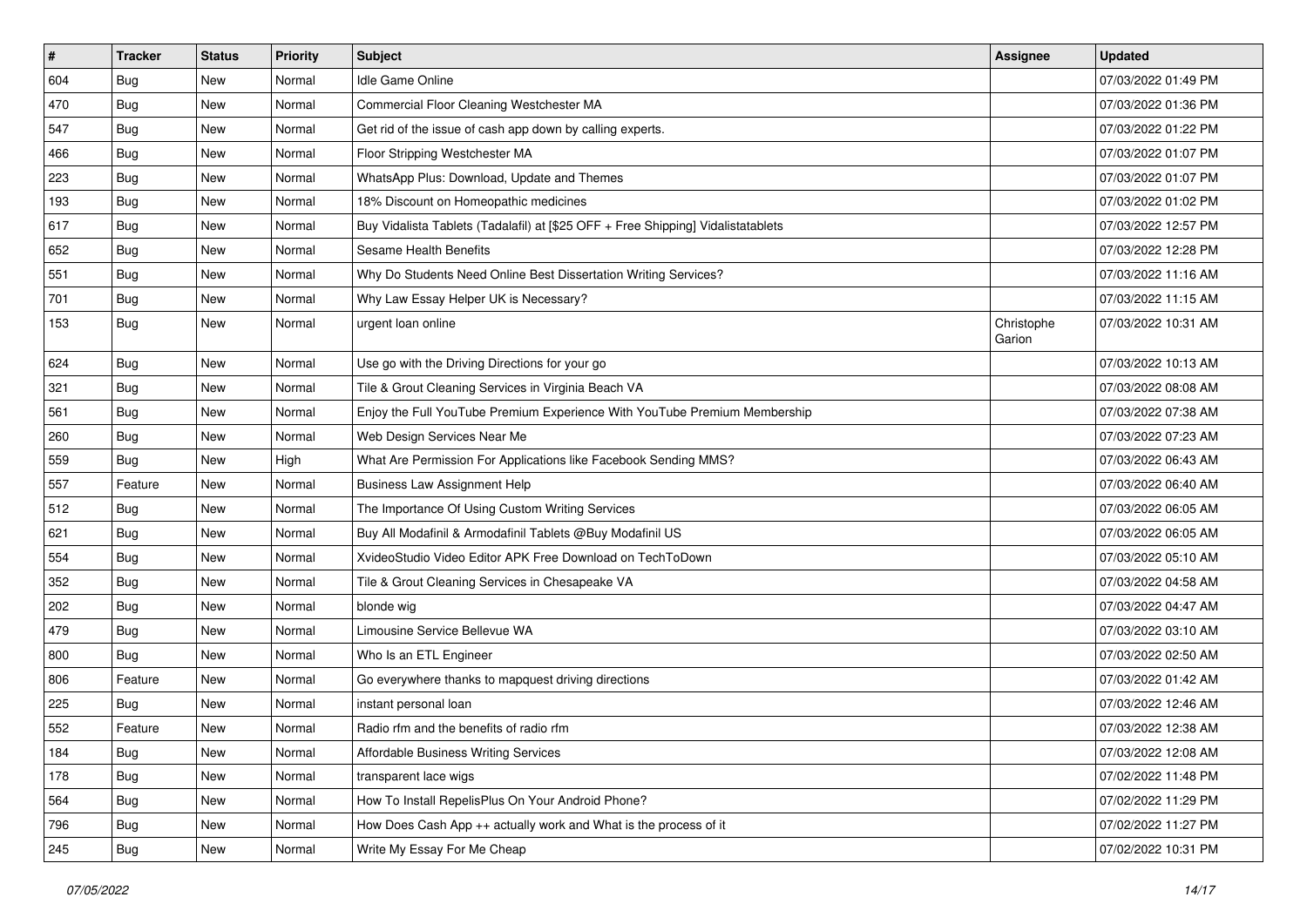| $\sharp$ | <b>Tracker</b> | <b>Status</b> | <b>Priority</b> | <b>Subject</b>                                              | <b>Assignee</b>        | <b>Updated</b>      |
|----------|----------------|---------------|-----------------|-------------------------------------------------------------|------------------------|---------------------|
| 526      | <b>Bug</b>     | New           | Normal          | Soundcloud to mp3 converter - Download Soundcloud songs     |                        | 07/02/2022 10:23 PM |
| 123      | <b>Bug</b>     | New           | Normal          | https://www.reddit.com/r/NRLgrandfinal2020/                 |                        | 07/02/2022 10:05 PM |
| 653      | Bug            | New           | Normal          | Jujube (Jinjoles): Properties And Health Benefits           |                        | 07/02/2022 08:17 PM |
| 584      | <b>Bug</b>     | New           | Normal          | Want the cash app customer service number to check balance? |                        | 07/02/2022 07:36 PM |
| 669      | Feature        | New           | Normal          | Nursing Assignment Help                                     |                        | 07/02/2022 05:58 PM |
| 715      | <b>Bug</b>     | New           | Normal          | Puppy Playtime Descargar gratis                             |                        | 07/02/2022 05:29 PM |
| 173      | Feature        | New           | Normal          | private limited company registration                        |                        | 07/02/2022 04:39 PM |
| 740      | Feature        | New           | Normal          | Online Thesis Help USA                                      |                        | 07/02/2022 03:17 PM |
| 167      | <b>Bug</b>     | New           | Normal          | instant loan without documents                              | Anonymous              | 07/02/2022 02:31 PM |
| 678      | <b>Bug</b>     | New           | Normal          | How to be a winner in buidnow gg                            |                        | 07/02/2022 01:45 PM |
| 149      | <b>Bug</b>     | New           | Normal          | dftgy                                                       |                        | 07/02/2022 01:22 PM |
| 207      | Feature        | New           | Low             | real estate lead conversion                                 |                        | 07/02/2022 01:13 PM |
| 648      | Feature        | New           | Normal          | <b>Plum Health Benefits</b>                                 |                        | 07/02/2022 01:06 PM |
| 643      | <b>Bug</b>     | New           | Normal          | Oreo TV Apk Download                                        |                        | 07/02/2022 12:05 PM |
| 692      | <b>Bug</b>     | New           | Normal          | Esports 888b                                                |                        | 07/02/2022 11:10 AM |
| 571      | Bug            | New           | Normal          | How may the Cash app dispute your trade?                    | Pierre-Loïc<br>Garoche | 07/02/2022 11:09 AM |
| 793      | Feature        | New           | Urgent          | Where can I find cheap FIFA coins?                          | Pierre-Loïc<br>Garoche | 07/02/2022 11:00 AM |
| 816      | Bug            | New           | Normal          | Play Scribble io fun with everyone                          |                        | 07/02/2022 10:43 AM |
| 776      | <b>Bug</b>     | <b>New</b>    | Normal          | Wibargain                                                   |                        | 07/02/2022 09:26 AM |
| 315      | Bug            | New           | Normal          | Dissertation help UK                                        |                        | 07/02/2022 08:51 AM |
| 773      | Bug            | New           | Normal          | Spades - Play online free                                   |                        | 07/02/2022 08:02 AM |
| 471      | Bug            | New           | Normal          | Residential Floor Cleaning Westchester MA                   |                        | 07/02/2022 08:00 AM |
| 191      | <b>Bug</b>     | New           | Normal          | <b>B2B Branding</b>                                         |                        | 07/02/2022 07:53 AM |
| 206      | Bug            | <b>New</b>    | Low             | Cheap Electric Bikes                                        |                        | 07/02/2022 07:46 AM |
| 785      | <b>Bug</b>     | New           | Normal          | How To Get Money Off Cash App Without Card Or With A Card?  |                        | 07/02/2022 07:16 AM |
| 637      | Feature        | New           | Normal          | Why do the Outlook rules not work in my account?            |                        | 07/02/2022 06:55 AM |
| 802      | Bug            | New           | Normal          | Who Is an ETL Engineer                                      |                        | 07/02/2022 06:40 AM |
| 182      | Bug            | New           | Normal          | <b>Healthcare Custom Writing Services</b>                   |                        | 07/02/2022 06:37 AM |
| 654      | Feature        | New           | Normal          | Peach Health Benefits                                       |                        | 07/02/2022 05:52 AM |
| 632      | <b>Bug</b>     | New           | Normal          | CheapestMedsShop   100% Safe Medicines Online in UK & AUS.  |                        | 07/02/2022 05:41 AM |
| 801      | <b>Bug</b>     | New           | Normal          | Who Is an ETL Engineer                                      |                        | 07/02/2022 05:26 AM |
| 1139     | Feature        | New           | Normal          | GTA San Andreas Mod Apk                                     |                        | 07/02/2022 04:58 AM |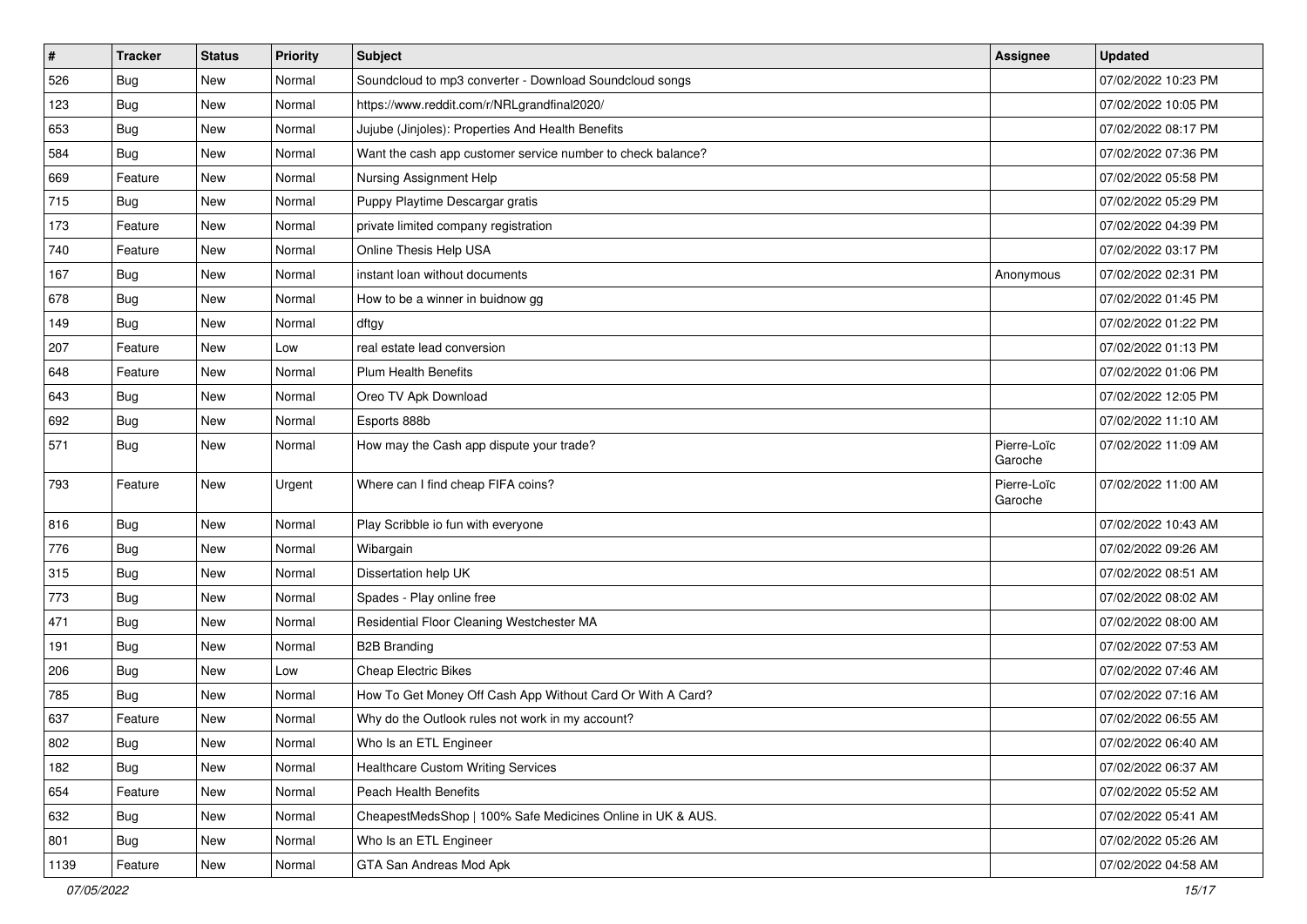| $\vert$ # | <b>Tracker</b> | <b>Status</b> | <b>Priority</b> | Subject                                                                                                      | <b>Assignee</b>      | <b>Updated</b>      |
|-----------|----------------|---------------|-----------------|--------------------------------------------------------------------------------------------------------------|----------------------|---------------------|
| 1138      | Feature        | New           | Normal          | GTA San Andreas Mod Apk                                                                                      |                      | 07/02/2022 04:56 AM |
| 549       | <b>Bug</b>     | New           | Normal          | Radio Luisteren                                                                                              |                      | 07/02/2022 01:24 AM |
| 522       | Feature        | New           | Normal          | Can You Check App Limits, If Cash app won't let me send money?                                               |                      | 07/02/2022 01:00 AM |
| 230       | <b>Bug</b>     | New           | Normal          | Add Money To Cash App Card - Auto Cash Apps                                                                  |                      | 07/02/2022 12:57 AM |
| 665       | Feature        | New           | Normal          | Look for a dedicated help with finance assignment                                                            |                      | 07/01/2022 07:46 PM |
| 1137      | <b>Bug</b>     | New           | Normal          | Professional report                                                                                          |                      | 07/01/2022 05:19 PM |
| 650       | Bug            | New           | Normal          | <b>Cherries Health Benefits</b>                                                                              |                      | 07/01/2022 03:20 PM |
| 673       | Bug            | New           | Normal          | Learn the basics of pixel art - Clear grid                                                                   |                      | 07/01/2022 01:56 PM |
| 892       | <b>Bug</b>     | New           | Normal          | Good game                                                                                                    |                      | 07/01/2022 10:25 AM |
| 1136      | Bug            | New           | Normal          | Can I Talk To A Live Person At Facebook? Clarify Concerns Effectively                                        |                      | 07/01/2022 08:10 AM |
| 1073      | <b>Bug</b>     | New           | Normal          | <b>Cricut Design Space</b>                                                                                   |                      | 07/01/2022 06:20 AM |
| 1135      | <b>Bug</b>     | New           | Normal          | How to word games - 5 letter words                                                                           |                      | 07/01/2022 05:52 AM |
| 1134      | Bug            | <b>New</b>    | Normal          | Is WhatsApp Aero Worth Downloading?                                                                          |                      | 07/01/2022 04:03 AM |
| 805       | Bug            | New           | Normal          | Ketamine Online Store                                                                                        | Christophe<br>Garion | 07/01/2022 02:49 AM |
| 711       | Bug            | New           | Normal          | Human Fall Flat Apk Download                                                                                 |                      | 07/01/2022 01:14 AM |
| 726       | Bug            | <b>New</b>    | Normal          | Mobile Application Development Services                                                                      |                      | 06/30/2022 08:49 PM |
| 533       | Bug            | New           | Normal          | How to complete the homework assignments in economics in the easiest way?                                    |                      | 06/30/2022 07:33 PM |
| 576       | Bug            | New           | Normal          | So laden Sie ein Instagram-Bild herunter                                                                     |                      | 06/30/2022 06:17 PM |
| 545       | Feature        | New           | Normal          | <b>Best Canvas Print Company</b>                                                                             |                      | 06/30/2022 05:39 PM |
| 129       | Bug            | <b>New</b>    | Normal          | xcvgbgh                                                                                                      |                      | 06/30/2022 03:46 PM |
| 210       | Bug            | New           | Normal          | Issue with check symbol in Cash App? Dial assist number with calling Cash App customer service phone number. |                      | 06/30/2022 01:52 PM |
| 1133      | Bug            | New           | Normal          | Flagle, what is it?                                                                                          |                      | 06/30/2022 10:37 AM |
| 172       | Feature        | New           | Normal          | pgdm colleges in bangalore                                                                                   |                      | 06/30/2022 09:28 AM |
| 1132      | <b>Bug</b>     | New           | Normal          | Registration process on Huobi                                                                                |                      | 06/30/2022 05:10 AM |
| 589       | <b>Bug</b>     | New           | Normal          | How can I get the cash app phone number of customer support?                                                 |                      | 06/30/2022 12:20 AM |
| 136       | <b>Bug</b>     | New           | Normal          | snappow                                                                                                      |                      | 06/29/2022 10:52 PM |
| 597       | Bug            | New           | Normal          | Universo s / f Download                                                                                      |                      | 06/29/2022 08:19 PM |
| 1131      | <b>Bug</b>     | New           | Normal          | Calculatrice Forex pour calculer les paramètres de la copie des transactions                                 |                      | 06/29/2022 07:24 PM |
| 475       | Bug            | New           | Normal          | Floor Cleaning Arlington MA                                                                                  |                      | 06/29/2022 05:53 PM |
| 1069      | <b>Bug</b>     | New           | Normal          | how to get cash app support phone number 24*7 available                                                      |                      | 06/29/2022 05:37 PM |
| 516       | <b>Bug</b>     | New           | Normal          | Does Cash App Help To Get Cash App Refund Without Any Interruption?                                          |                      | 06/29/2022 05:12 PM |
| 762       | <b>Bug</b>     | New           | Normal          | How To Add Money To A Cash App Card If Struggling With Low Amount?                                           |                      | 06/29/2022 10:53 AM |